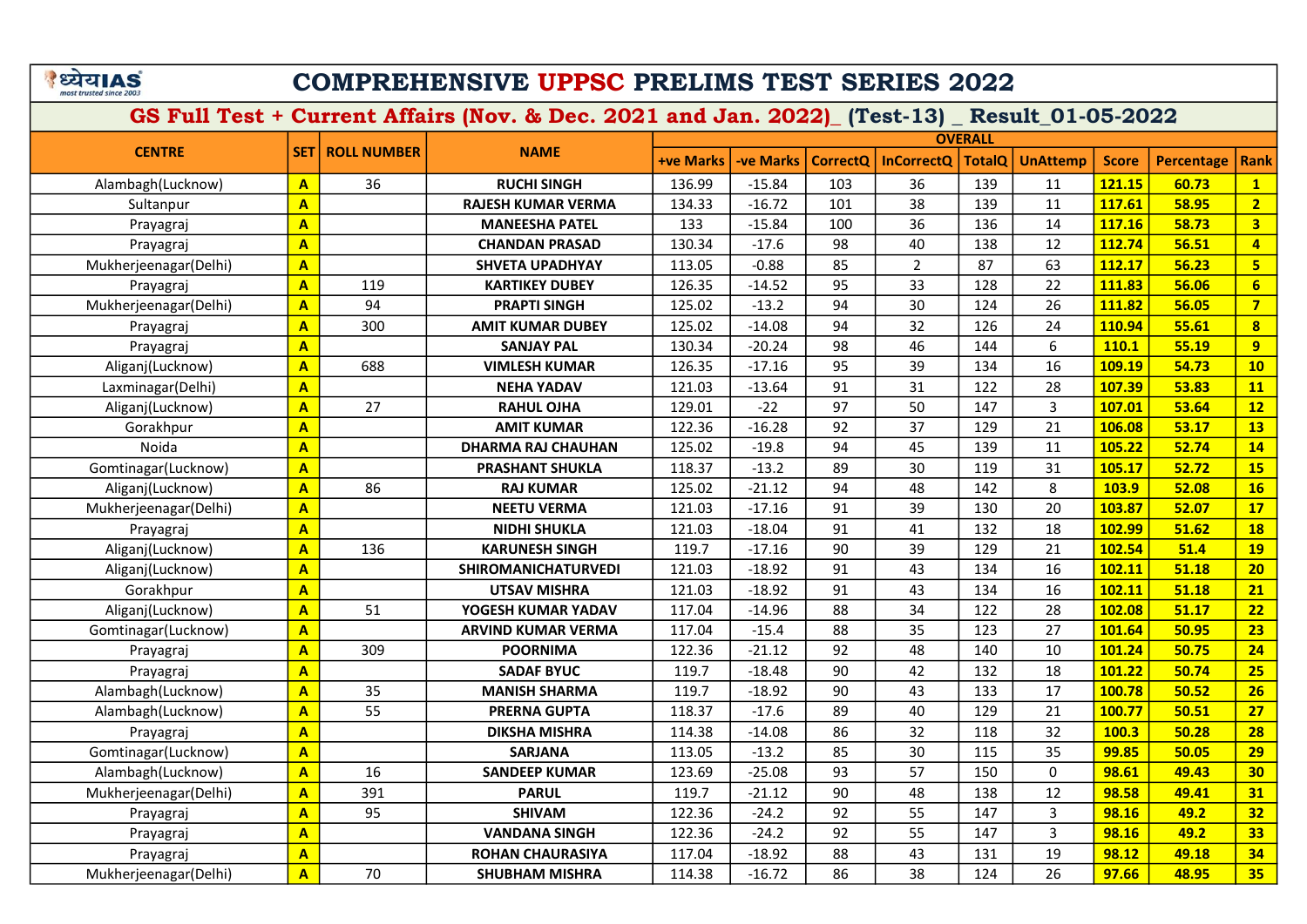|                         | यय।AS |  |
|-------------------------|-------|--|
| most trusted since 200. |       |  |

### COMPREHENSIVE UPPSC PRELIMS TEST SERIES 2022

|                       |                         |                    |                              |                  |                 |                 |                   | <b>OVERALL</b> |                 |              |                   |             |
|-----------------------|-------------------------|--------------------|------------------------------|------------------|-----------------|-----------------|-------------------|----------------|-----------------|--------------|-------------------|-------------|
| <b>CENTRE</b>         | <b>SET</b>              | <b>ROLL NUMBER</b> | <b>NAME</b>                  | <b>+ve Marks</b> | <b>ve Marks</b> | <b>CorrectO</b> | <b>InCorrectQ</b> | <b>TotalQ</b>  | <b>UnAttemp</b> | <b>Score</b> | <b>Percentage</b> | <b>Rank</b> |
| Kanpur                | $\overline{\mathbf{A}}$ |                    | <b>ISHAN MISHRA</b>          | 115.71           | $-18.48$        | 87              | 42                | 129            | 21              | 97.23        | 48.74             | 36          |
| Aliganj(Lucknow)      | $\overline{\mathbf{A}}$ |                    | <b>VISHAL SINGH</b>          | 111.72           | $-14.52$        | 84              | 33                | 117            | 33              | 97.2         | 48.72             | 37          |
| Prayagraj             | $\overline{\mathbf{A}}$ |                    | <b>DEEPANKAR MISHRA</b>      | 117.04           | $-20.24$        | 88              | 46                | 134            | 16              | 96.8         | 48.52             | 38          |
| Gomtinagar(Lucknow)   | $\overline{A}$          |                    | <b>POONAM YADAV</b>          | 113.05           | $-16.28$        | 85              | 37                | 122            | 28              | 96.77        | 48.51             | 39          |
| Gomtinagar(Lucknow)   | $\overline{\mathbf{A}}$ |                    | <b>DHARMENDRA SINGH</b>      | 119.7            | $-23.32$        | 90              | 53                | 143            | $\overline{7}$  | 96.38        | 48.31             | 40          |
| Mukherjeenagar(Delhi) | $\overline{\mathbf{A}}$ |                    | <b>PRIYANKA</b>              | 119.7            | $-23.32$        | 90              | 53                | 143            | $\overline{7}$  | 96.38        | 48.31             | 41          |
| Mukherjeenagar(Delhi) | $\mathbf{A}$            | 2200081            | <b>CHANDAN KUMAR JHA</b>     | 119.7            | $-23.32$        | 90              | 53                | 143            | $\overline{7}$  | 96.38        | 48.31             | 42          |
| Aliganj(Lucknow)      | $\overline{A}$          | 659                | <b>ASHUTOSH KUMAR PANDEY</b> | 121.03           | $-25.52$        | 91              | 58                | 149            | $\mathbf{1}$    | 95.51        | 47.87             | 43          |
| Aliganj(Lucknow)      | $\overline{A}$          | 690                | <b>RAHULSINGH</b>            | 107.73           | $-12.32$        | 81              | 28                | 109            | 41              | 95.41        | 47.82             | 44          |
| Aliganj(Lucknow)      | $\overline{\mathbf{A}}$ |                    | <b>KRISHNA KAU HAL</b>       | 114.38           | $-20.24$        | 86              | 46                | 132            | 18              | 94.14        | 47.19             | 45          |
| Prayagraj             | $\overline{\mathbf{A}}$ |                    | <b>ASHUTOSH KR SINGH</b>     | 115.71           | $-22.44$        | 87              | 51                | 138            | 12              | 93.27        | 46.75             | 46          |
| Gomtinagar(Lucknow)   | $\mathbf{A}$            |                    | <b>POONAM MISHRA</b>         | 114.38           | $-21.12$        | 86              | 48                | 134            | 16              | 93.26        | 46.75             | 47          |
| Kanpur                | $\overline{A}$          |                    | <b>KULDEEP YADAV</b>         | 114.38           | $-21.12$        | 86              | 48                | 134            | 16              | 93.26        | 46.75             | 48          |
| Gomtinagar(Lucknow)   | $\overline{\mathbf{A}}$ |                    | <b>ABHINAV</b>               | 113.05           | $-20.24$        | 85              | 46                | 131            | 19              | 92.81        | 46.52             | 49          |
| Prayagraj             | $\overline{\mathbf{A}}$ |                    | <b>ABHINAV PANDEY</b>        | 111.72           | $-18.92$        | 84              | 43                | 127            | 23              | 92.8         | 46.52             | 50          |
| Gorakhpur             | $\overline{\mathbf{A}}$ |                    | <b>GIRDHARI CHAUHAN</b>      | 107.73           | $-15.4$         | 81              | 35                | 116            | 34              | 92.33        | 46.28             | 51          |
| Prayagraj             | $\overline{A}$          | 372                | <b>PUSHPENDRB SJNHI</b>      | 117.04           | $-25.08$        | 88              | 57                | 145            | 5               | 91.96        | 46.1              | 52          |
| Prayagraj             | $\overline{A}$          |                    | <b>PANKAJ KUMAR PAL</b>      | 114.38           | $-22.44$        | 86              | 51                | 137            | 13              | 91.94        | 46.09             | 53          |
| Prayagraj             | $\overline{\mathbf{A}}$ |                    | <b>PARAG KUMAR</b>           | 117.04           | $-25.52$        | 88              | 58                | 146            | $\overline{4}$  | 91.52        | 45.87             | 54          |
| Alambagh(Lucknow)     | $\overline{\mathbf{A}}$ | 44                 | <b>ROHIT KUMAR CHAURASIA</b> | 111.72           | $-20.24$        | 84              | 46                | 130            | 20              | 91.48        | 45.85             | 55          |
| Alambagh(Lucknow)     | $\overline{A}$          | 59                 | <b>ACHINTYA SHARMA</b>       | 109.06           | $-17.6$         | 82              | 40                | 122            | 28              | 91.46        | 45.84             | 56          |
| Aliganj(Lucknow)      | $\overline{\mathbf{A}}$ |                    | <b>SHUBHANGI PANDDY</b>      | 103.74           | $-12.32$        | 78              | 28                | 106            | 44              | 91.42        | 45.82             | 57          |
| Prayagraj             | $\overline{\mathbf{A}}$ | 125                | <b>JITENDRA BHAGWAT</b>      | 113.05           | $-22$           | 85              | 50                | 135            | 15              | 91.05        | 45.64             | 58          |
| Aliganj(Lucknow)      | $\overline{\mathbf{A}}$ | 22                 | <b>KUNAL</b>                 | 111.72           | $-20.68$        | 84              | 47                | 131            | 19              | 91.04        | 45.63             | 59          |
| Mukherjeenagar(Delhi) | $\overline{\mathbf{A}}$ |                    | <b>MANOJ NISHAD</b>          | 107.73           | $-16.72$        | 81              | 38                | 119            | 31              | 91.01        | 45.62             | 60          |
| Aliganj(Lucknow)      | $\overline{\mathbf{A}}$ | 440                | <b>RAMANUJ PANDEY</b>        | 113.05           | $-22.88$        | 85              | 52                | 137            | 13              | 90.17        | 45.2              | 61          |
| Prayagraj             | $\mathbf{A}$            |                    | <b>SHIVANI MISHRA</b>        | 107.73           | $-18.48$        | 81              | 42                | 123            | 27              | 89.25        | 44.74             | 62          |
| Aliganj(Lucknow)      | $\overline{A}$          | 11                 | <b>AJAI KUMAR</b>            | 114.38           | $-25.52$        | 86              | 58                | 144            | 6               | 88.86        | 44.54             | 63          |
| Mukherjeenagar(Delhi) | $\overline{\mathbf{A}}$ | 1520               | <b>DHEERENDRA</b>            | 113.05           | $-24.64$        | 85              | 56                | 141            | 9               | 88.41        | 44.32             | 64          |
| Gomtinagar(Lucknow)   | $\overline{\mathbf{A}}$ |                    | <b>GYANENDRA KUMAR SINGH</b> | 111.72           | $-23.32$        | 84              | 53                | 137            | 13              | 88.4         | 44.31             | 65          |
| Aliganj(Lucknow)      | $\overline{A}$          | 112                | <b>GOPAL PANDEY</b>          | 113.05           | $-25.08$        | 85              | 57                | 142            | 8               | 87.97        | 44.1              | 66          |
| Mukherjeenagar(Delhi) | $\mathbf{A}$            |                    | <b>UDAY PRATAP SINGH</b>     | 113.05           | $-25.52$        | 85              | 58                | 143            | $\overline{7}$  | 87.53        | 43.87             | 67          |
| Aliganj(Lucknow)      | $\overline{\mathbf{A}}$ | 215                | <b>SANJEEV RAI</b>           | 109.06           | $-21.56$        | 82              | 49                | 131            | 19              | 87.5         | 43.86             | 68          |
| Aliganj(Lucknow)      | $\overline{\mathbf{A}}$ |                    | <b>RAJKUMAR YADAV</b>        | 109.06           | $-21.56$        | 82              | 49                | 131            | 19              | 87.5         | 43.86             | 69          |
| Noida                 | $\overline{\mathbf{A}}$ |                    | <b>ANUP SINGH</b>            | 107.73           | $-20.24$        | 81              | 46                | 127            | 23              | 87.49        | 43.85             | 70          |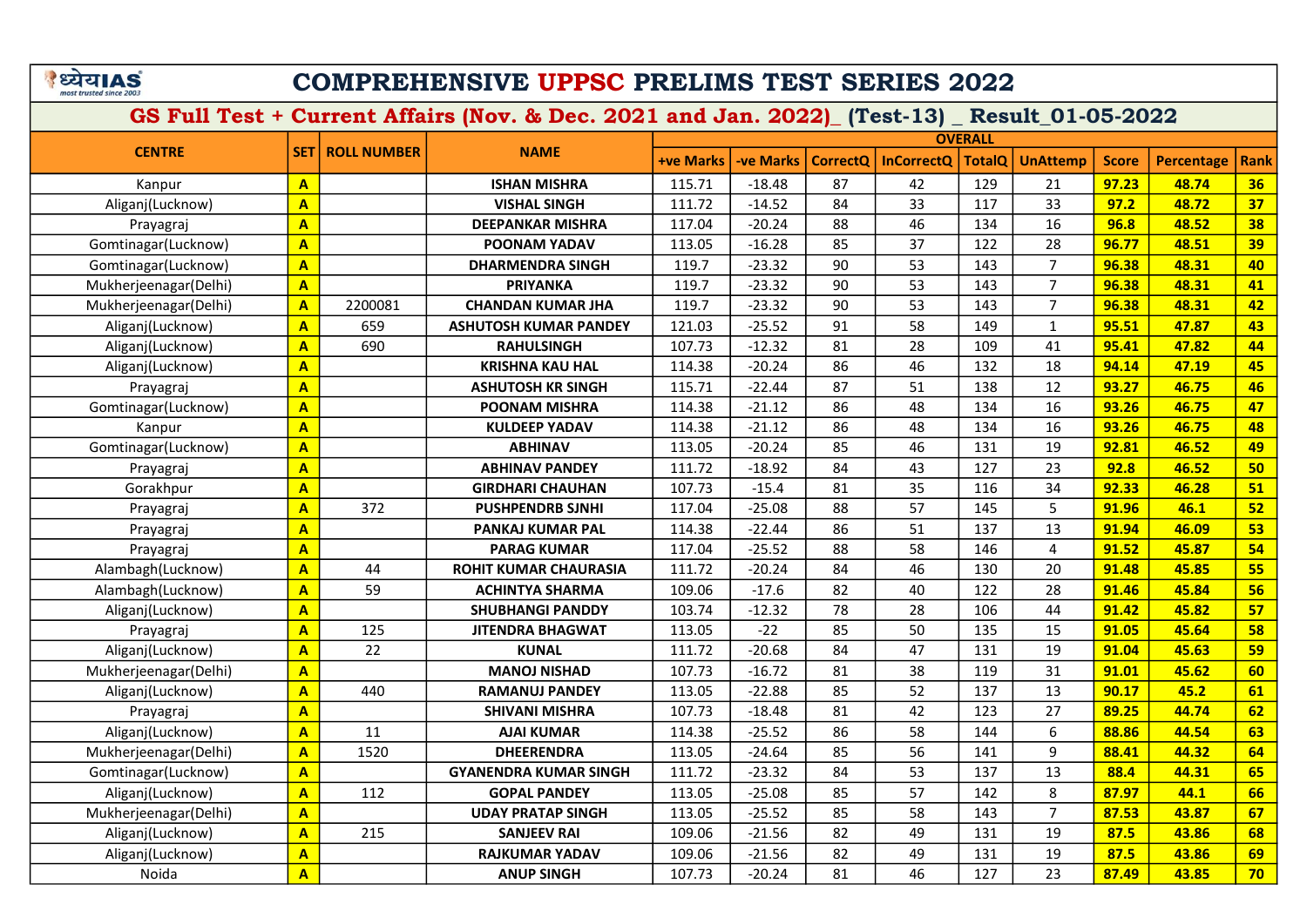# COMPREHENSIVE UPPSC PRELIMS TEST SERIES 2022

|                       |                         |                    |                             |                  |                  |                 |                   | <b>OVERALL</b> |                 |              |                   |             |
|-----------------------|-------------------------|--------------------|-----------------------------|------------------|------------------|-----------------|-------------------|----------------|-----------------|--------------|-------------------|-------------|
| <b>CENTRE</b>         | <b>SET</b>              | <b>ROLL NUMBER</b> | <b>NAME</b>                 | <b>+ve Marks</b> | <b>-ve Marks</b> | <b>CorrectQ</b> | <b>InCorrectQ</b> | <b>TotalQ</b>  | <b>UnAttemp</b> | <b>Score</b> | <b>Percentage</b> | <b>Rank</b> |
| Prayagraj             | $\mathbf{A}$            |                    | <b>ARUN KUMAR YADAV</b>     | 106.4            | $-18.92$         | 80              | 43                | 123            | 27              | 87.48        | 43.85             | 71          |
| Mukherjeenagar(Delhi) | $\overline{\mathbf{A}}$ |                    | <b>RANJEET KUMAR VERMA</b>  | 113.05           | $-25.96$         | 85              | 59                | 144            | 6               | 87.09        | 43.65             | 72          |
| Gorakhpur             | $\overline{\mathbf{A}}$ |                    | <b>SHAHNAZ HASAN</b>        | 107.73           | $-20.68$         | 81              | 47                | 128            | 22              | 87.05        | 43.63             | 73          |
| Aliganj(Lucknow)      | $\overline{\mathbf{A}}$ | 607                | <b>HARSHIT SHUKLA</b>       | 106.4            | $-19.36$         | 80              | 44                | 124            | 26              | 87.04        | 43.63             | 74          |
| Alambagh(Lucknow)     | $\overline{\mathbf{A}}$ | 28                 | <b>DEEPAK SAXENA</b>        | 105.07           | $-18.04$         | 79              | 41                | 120            | 30              | 87.03        | 43.62             | 75          |
| Gomtinagar(Lucknow)   | $\mathbf{A}$            |                    | POONAM PACHORIA             | 109.06           | $-22.44$         | 82              | 51                | 133            | 17              | 86.62        | 43.42             | 76          |
| Prayagraj             | $\mathbf{A}$            |                    | <b>AKASH SINGH RATHORE</b>  | 109.06           | $-22.44$         | 82              | 51                | 133            | 17              | 86.62        | 43.42             | 77          |
| Gomtinagar(Lucknow)   | $\overline{\mathbf{A}}$ |                    | <b>SAURAV</b>               | 107.73           | $-21.12$         | 81              | 48                | 129            | 21              | 86.61        | 43.41             | 78          |
| Alambagh(Lucknow)     | $\overline{\mathbf{A}}$ | 45                 | <b>RAHUL CHAURASIA</b>      | 105.07           | $-18.48$         | 79              | 42                | 121            | 29              | 86.59        | 43.4              | 79          |
| Sultanpur             | $\overline{\mathbf{A}}$ |                    | <b>SUBHADRA SHRESHTH</b>    | 109.06           | $-22.88$         | 82              | 52                | 134            | 16              | 86.18        | 43.2              | 80          |
| Aliganj(Lucknow)      | $\overline{\mathbf{A}}$ | 1114               | <b>SHIPRA SINGH</b>         | 110.39           | $-24.64$         | 83              | 56                | 139            | 11              | 85.75        | 42.98             | 81          |
| Gomtinagar(Lucknow)   | $\overline{A}$          |                    | <b>GAURAV</b>               | 107.73           | $-22$            | 81              | 50                | 131            | 19              | 85.73        | 42.97             | 82          |
| Aliganj(Lucknow)      | $\overline{A}$          |                    | <b>SANJEEV KUMAR</b>        | 106.4            | $-20.68$         | 80              | 47                | 127            | 23              | 85.72        | 42.97             | 83          |
| Aliganj(Lucknow)      | $\overline{A}$          |                    | <b>SHUBHAM TIWARI</b>       | 109.06           | $-23.76$         | 82              | 54                | 136            | 14              | 85.3         | 42.76             | 84          |
| Gomtinagar(Lucknow)   | $\overline{\mathbf{A}}$ |                    | <b>ABHINAV UPADHYAY</b>     | 109.06           | $-23.76$         | 82              | 54                | 136            | 14              | 85.3         | 42.76             | 85          |
| Aliganj(Lucknow)      | $\overline{\mathbf{A}}$ | 84                 | <b>GYANESHWAR</b>           | 107.73           | $-22.44$         | 81              | 51                | 132            | 18              | 85.29        | 42.75             | 86          |
| Prayagraj             | $\overline{\mathbf{A}}$ |                    | <b>UMAKANT PATEL</b>        | 101.08           | $-15.84$         | 76              | 36                | 112            | 38              | 85.24        | 42.73             | 87          |
| Gorakhpur             | $\overline{\mathbf{A}}$ |                    | <b>DIGVIJAY KUMAR</b>       | 105.07           | $-20.24$         | 79              | 46                | 125            | 25              | 84.83        | 42.52             | 88          |
| Prayagraj             | $\mathbf{A}$            |                    | <b>PRADEEP SINGH</b>        | 113.05           | $-28.6$          | 85              | 65                | 150            | 0               | 84.45        | 42.33             | 89          |
| Aliganj(Lucknow)      | $\overline{\mathbf{A}}$ | 96                 | <b>MONIKA AWASTHI</b>       | 110.39           | $-25.96$         | 83              | 59                | 142            | 8               | 84.43        | 42.32             | 90          |
| Prayagraj             | $\overline{\mathbf{A}}$ |                    | PRASHANT YADAV              | 110.39           | $-25.96$         | 83              | 59                | 142            | 8               | 84.43        | 42.32             | 91          |
| Aliganj(Lucknow)      | $\overline{A}$          |                    | <b>AMITA VARSHNEY</b>       | 106.4            | $-22$            | 80              | 50                | 130            | 20              | 84.4         | 42.31             | 92          |
| Gomtinagar(Lucknow)   | $\overline{\mathbf{A}}$ |                    | <b>SHRUTI MISHRA</b>        | 101.08           | $-16.72$         | 76              | 38                | 114            | 36              | 84.36        | 42.29             | 93          |
| Aliganj(Lucknow)      | $\overline{A}$          | 244                | <b>AMIT KUMAR TRIPATHI</b>  | 105.07           | $-21.12$         | 79              | 48                | 127            | 23              | 83.95        | 42.08             | 94          |
| Aliganj(Lucknow)      | $\overline{\mathbf{A}}$ | 224                | <b>ABHISHEK KR GUPTA</b>    | 93.1             | $-9.24$          | $\overline{70}$ | 21                | 91             | 59              | 83.86        | 42.04             | 95          |
| Aliganj(Lucknow)      | $\overline{\mathbf{A}}$ | 597                | <b>MISHRA V</b>             | 107.73           | $-24.2$          | 81              | 55                | 136            | 14              | 83.53        | 41.87             | 96          |
| Prayagraj             | $\overline{\mathbf{A}}$ |                    | <b>DILEEP KUMAR</b>         | 107.73           | $-24.2$          | 81              | 55                | 136            | 14              | 83.53        | 41.87             | 97          |
| Prayagraj             | $\overline{\mathbf{A}}$ | 297                | <b>SUMAN</b>                | 107.73           | $-24.2$          | 81              | 55                | 136            | 14              | 83.53        | 41.87             | 98          |
| Prayagraj             | $\overline{\mathbf{A}}$ |                    | <b>BRIJESH KUMAR SHUKLA</b> | 107.73           | $-24.2$          | 81              | 55                | 136            | 14              | 83.53        | 41.87             | 99          |
| Prayagraj             | $\overline{\mathbf{A}}$ | 355                | <b>VIBHA YADAV</b>          | 107.73           | $-24.64$         | 81              | 56                | 137            | 13              | 83.09        | 41.65             | <b>100</b>  |
| Aliganj(Lucknow)      | $\overline{\mathbf{A}}$ | 150                | <b>NAZREEN</b>              | 106.4            | $-23.32$         | 80              | 53                | 133            | 17              | 83.08        | 41.64             | <b>101</b>  |
| Gorakhpur             | $\overline{\mathbf{A}}$ |                    | <b>ASHISH KUMAR</b>         | 102.41           | $-19.36$         | 77              | 44                | 121            | 29              | 83.05        | 41.63             | 102         |
| Alambagh(Lucknow)     | $\overline{\mathbf{A}}$ | 37                 | <b>HIRDESH KUMAR</b>        | 101.08           | $-18.04$         | 76              | 41                | 117            | 33              | 83.04        | 41.62             | 103         |
| Prayagraj             | $\overline{\mathbf{A}}$ |                    | <b>SUDHEER KUMAR</b>        | 109.06           | $-26.4$          | 82              | 60                | 142            | 8               | 82.66        | 41.43             | 104         |
| Gomtinagar(Lucknow)   | $\overline{\mathsf{A}}$ |                    | <b>RAJ VARDHAN SINGH</b>    | 106.4            | $-23.76$         | 80              | 54                | 134            | 16              | 82.64        | 41.42             | <b>105</b>  |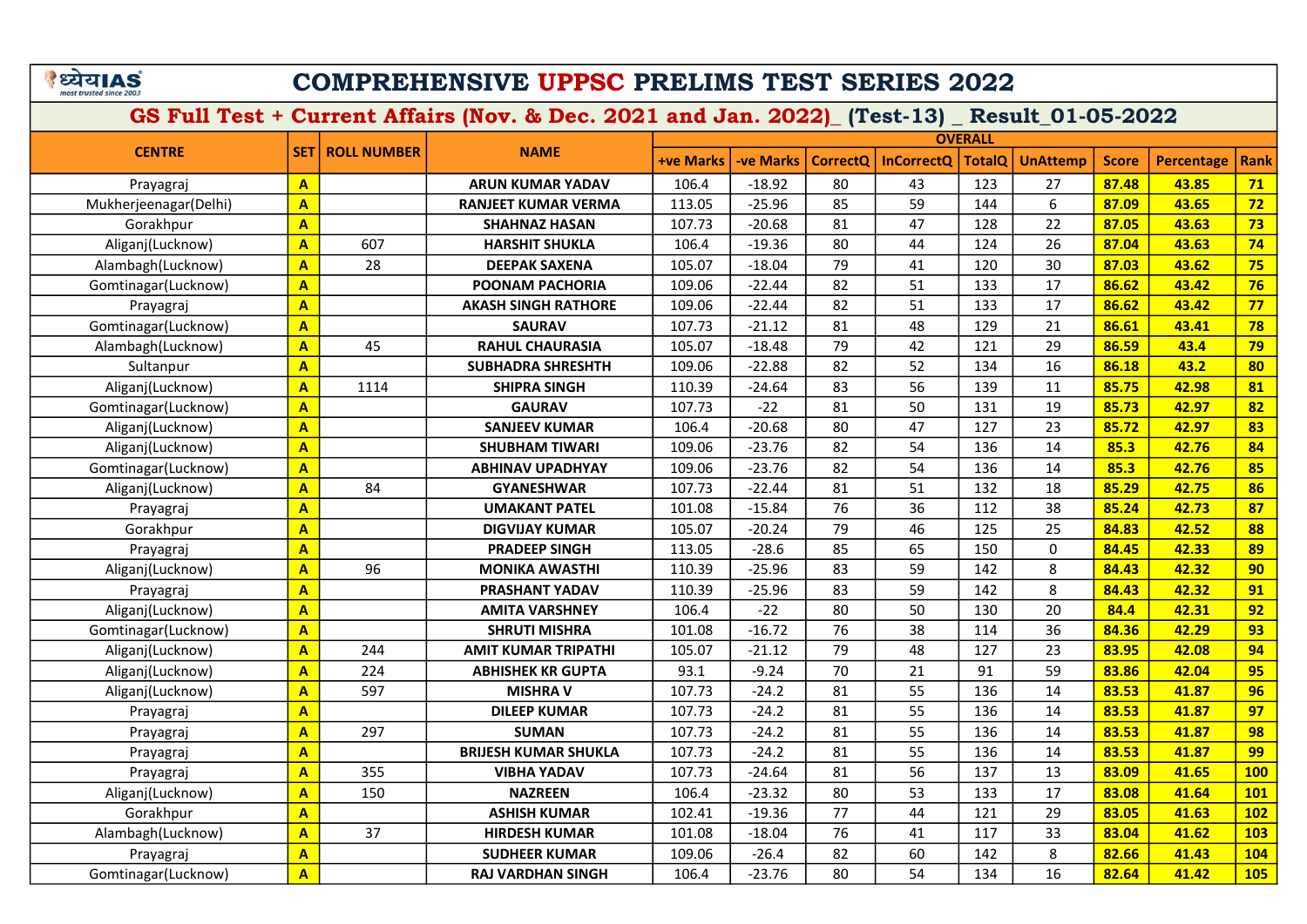# COMPREHENSIVE UPPSC PRELIMS TEST SERIES 2022

| <b>CENTRE</b>         |                         |                    |                               |                  |                  |                 |                   | <b>OVERALL</b> |                 |              |                   |             |
|-----------------------|-------------------------|--------------------|-------------------------------|------------------|------------------|-----------------|-------------------|----------------|-----------------|--------------|-------------------|-------------|
|                       | <b>SET</b>              | <b>ROLL NUMBER</b> | <b>NAME</b>                   | <b>+ve Marks</b> | <b>-ve Marks</b> | <b>CorrectO</b> | <b>InCorrectQ</b> | <b>TotalQ</b>  | <b>UnAttemp</b> | <b>Score</b> | <b>Percentage</b> | <b>Rank</b> |
| Aliganj(Lucknow)      | $\mathbf{A}$            | 614                | <b>SHUBHAM VERMA</b>          | 94.43            | $-11.88$         | 71              | 27                | 98             | 52              | 82.55        | 41.38             | <b>106</b>  |
| Aliganj(Lucknow)      | $\overline{\mathbf{A}}$ | 65                 | <b>VIKASH AWASTHI</b>         | 106.4            | $-24.2$          | 80              | 55                | 135            | 15              | 82.2         | 41.2              | <b>107</b>  |
| Prayagraj             | $\mathbf{A}$            |                    | <b>SURYA PRAKASH AGRAHARI</b> | 103.74           | $-21.56$         | 78              | 49                | 127            | 23              | 82.18        | 41.19             | <b>108</b>  |
| Varansi               | $\mathbf{A}$            |                    | <b>ASHISH DUBEY</b>           | 95.76            | $-13.64$         | 72              | 31                | 103            | 47              | 82.12        | 41.16             | <b>109</b>  |
| Aliganj(Lucknow)      | $\overline{\mathbf{A}}$ |                    | <b>VIVEK KUMAR SINGH</b>      | 97.09            | $-15.4$          | 73              | 35                | 108            | 42              | 81.69        | 40.95             | <b>110</b>  |
| Prayagraj             | $\mathbf{A}$            |                    | <b>PRERANA PANDEY</b>         | 95.76            | $-14.08$         | 72              | 32                | 104            | 46              | 81.68        | 40.94             | 111         |
| Alambagh(Lucknow)     | $\mathbf{A}$            | 58                 | <b>MANISH DEV JAISWAL</b>     | 93.1             | $-11.44$         | 70              | 26                | 96             | 54              | 81.66        | 40.93             | <b>112</b>  |
| Gomtinagar(Lucknow)   | $\overline{\mathbf{A}}$ |                    | <b>RICHA</b>                  | 102.41           | $-21.12$         | 77              | 48                | 125            | 25              | 81.29        | 40.75             | 113         |
| Prayagraj             | $\overline{\mathbf{A}}$ |                    | <b>VIKASH KUMAR SINGH</b>     | 99.75            | $-18.48$         | 75              | 42                | 117            | 33              | 81.27        | 40.74             | 114         |
| Gorakhpur             | $\overline{\mathbf{A}}$ |                    | <b>RIMA SINGH</b>             | 97.09            | $-15.84$         | 73              | 36                | 109            | 41              | 81.25        | 40.73             | <b>115</b>  |
| Aliganj(Lucknow)      | $\overline{A}$          | 22 000202          | <b>SHIVANI SINGH</b>          | 87.78            | $-6.6$           | 66              | 15                | 81             | 69              | 81.18        | 40.69             | <b>116</b>  |
| Prayagraj             | $\overline{\mathbf{A}}$ |                    | <b>DINESH KU AR</b>           | 110.39           | $-29.48$         | 83              | 67                | 150            | 0               | 80.91        | 40.56             | 117         |
| Aliganj(Lucknow)      | $\overline{\mathbf{A}}$ |                    | <b>SATWIK SRIVASTAVA</b>      | 103.74           | $-22.88$         | 78              | 52                | 130            | 20              | 80.86        | 40.53             | <b>118</b>  |
| Prayagraj             | $\overline{\mathbf{A}}$ |                    | <b>ANOOP KUMAR YADAV</b>      | 102.41           | $-21.56$         | 77              | 49                | 126            | 24              | 80.85        | 40.53             | <b>119</b>  |
| Alambagh(Lucknow)     | $\overline{\mathbf{A}}$ | 29                 | <b>SHIVAM YADAV</b>           | 98.42            | $-17.6$          | 74              | 40                | 114            | 36              | 80.82        | 40.51             | <b>120</b>  |
| Mukherjeenagar(Delhi) | $\mathbf{A}$            | 78                 | <b>SANDEEP GANGWAR</b>        | 98.42            | $-17.6$          | 74              | 40                | 114            | 36              | 80.82        | 40.51             | <b>121</b>  |
| Kanpur                | $\overline{A}$          |                    | <b>BARKHA SAHU</b>            | 93.1             | $-12.32$         | 70              | 28                | 98             | 52              | 80.78        | 40.49             | 122         |
| Prayagraj             | $\overline{\mathbf{A}}$ |                    | <b>VARUN TIWARI</b>           | 105.07           | $-24.64$         | 79              | 56                | 135            | 15              | 80.43        | 40.32             | 123         |
| Aliganj(Lucknow)      | $\overline{\mathbf{A}}$ | 714                | <b>RAJ KUMAR SINGH</b>        | 103.74           | $-23.32$         | 78              | 53                | 131            | 19              | 80.42        | 40.31             | 124         |
| Aliganj(Lucknow)      | $\overline{A}$          | 401                | <b>TARUN KUMAR YADAV</b>      | 102.41           | $-22$            | 77              | 50                | 127            | 23              | 80.41        | 40.31             | <b>125</b>  |
| Aliganj(Lucknow)      | $\overline{A}$          |                    | <b>HIMANSHU RANJAN</b>        | 93.1             | $-12.76$         | 70              | 29                | 99             | 51              | 80.34        | 40.27             | <b>126</b>  |
| Mukherjeenagar(Delhi) | $\overline{\mathbf{A}}$ |                    | <b>CHANCHAL KUMAR SINGH</b>   | 94.43            | $-14.52$         | 71              | 33                | 104            | 46              | 79.91        | 40.06             | 127         |
| Prayagraj             | $\overline{\mathbf{A}}$ |                    | <b>GAURAV SINGH</b>           | 106.4            | $-27.28$         | 80              | 62                | 142            | 8               | 79.12        | 39.66             | <b>128</b>  |
| Aliganj(Lucknow)      | $\overline{\mathbf{A}}$ |                    | <b>AMITA</b>                  | 101.08           | $-22$            | $\overline{76}$ | 50                | 126            | 24              | 79.08        | 39.64             | <b>129</b>  |
| Sultanpur             | $\overline{\mathbf{A}}$ | 207                | <b>SAKSHI GUPTA</b>           | 99.75            | $-20.68$         | 75              | 47                | 122            | 28              | 79.07        | 39.63             | <b>130</b>  |
| Aliganj(Lucknow)      | A                       | 591                | <b>AJAY RAJ PATEL</b>         | 105.07           | $-26.4$          | 79              | 60                | 139            | 11              | 78.67        | 39.43             | 131         |
| Aliganj(Lucknow)      | $\overline{\mathbf{A}}$ |                    | <b>PRATEET SINGH</b>          | 103.74           | $-25.08$         | 78              | 57                | 135            | 15              | 78.66        | 39.43             | <b>132</b>  |
| Prayagraj             | $\overline{\mathbf{A}}$ | 42                 | <b>RAMA SRIVASTAVA</b>        | 99.75            | $-22$            | 75              | 50                | 125            | 25              | 77.75        | 38.97             | 133         |
| Mukherjeenagar(Delhi) | $\overline{\mathbf{A}}$ | 46                 | <b>VIPIN KUMAR</b>            | 106.4            | $-29.04$         | 80              | 66                | 146            | $\overline{4}$  | 77.36        | 38.78             | 134         |
| Alambagh(Lucknow)     | $\overline{\mathbf{A}}$ | 27                 | <b>JUHI SINHA</b>             | 102.41           | $-25.08$         | 77              | 57                | 134            | 16              | 77.33        | 38.76             | <b>135</b>  |
| Aliganj(Lucknow)      | $\overline{\mathbf{A}}$ | 78                 | <b>R P YADAV</b>              | 102.41           | $-25.08$         | 77              | 57                | 134            | 16              | 77.33        | 38.76             | 136         |
| Aliganj(Lucknow)      | $\overline{\mathsf{A}}$ |                    | <b>KULBHUSHAN SINGH</b>       | 97.09            | $-19.8$          | 73              | 45                | 118            | 32              | 77.29        | 38.74             | <b>137</b>  |
| Prayagraj             | $\overline{\mathbf{A}}$ |                    | <b>MANISH MAURYA</b>          | 97.09            | $-19.8$          | 73              | 45                | 118            | 32              | 77.29        | 38.74             | <b>138</b>  |
| Gomtinagar(Lucknow)   | $\overline{\mathbf{A}}$ |                    | <b>DINESH SINGH</b>           | 102.41           | $-25.52$         | 77              | 58                | 135            | 15              | 76.89        | 38.54             | <b>139</b>  |
| Prayagraj             | $\overline{\mathsf{A}}$ |                    | <b>JAYA SINGH</b>             | 98.42            | $-21.56$         | 74              | 49                | 123            | 27              | 76.86        | 38.53             | <b>140</b>  |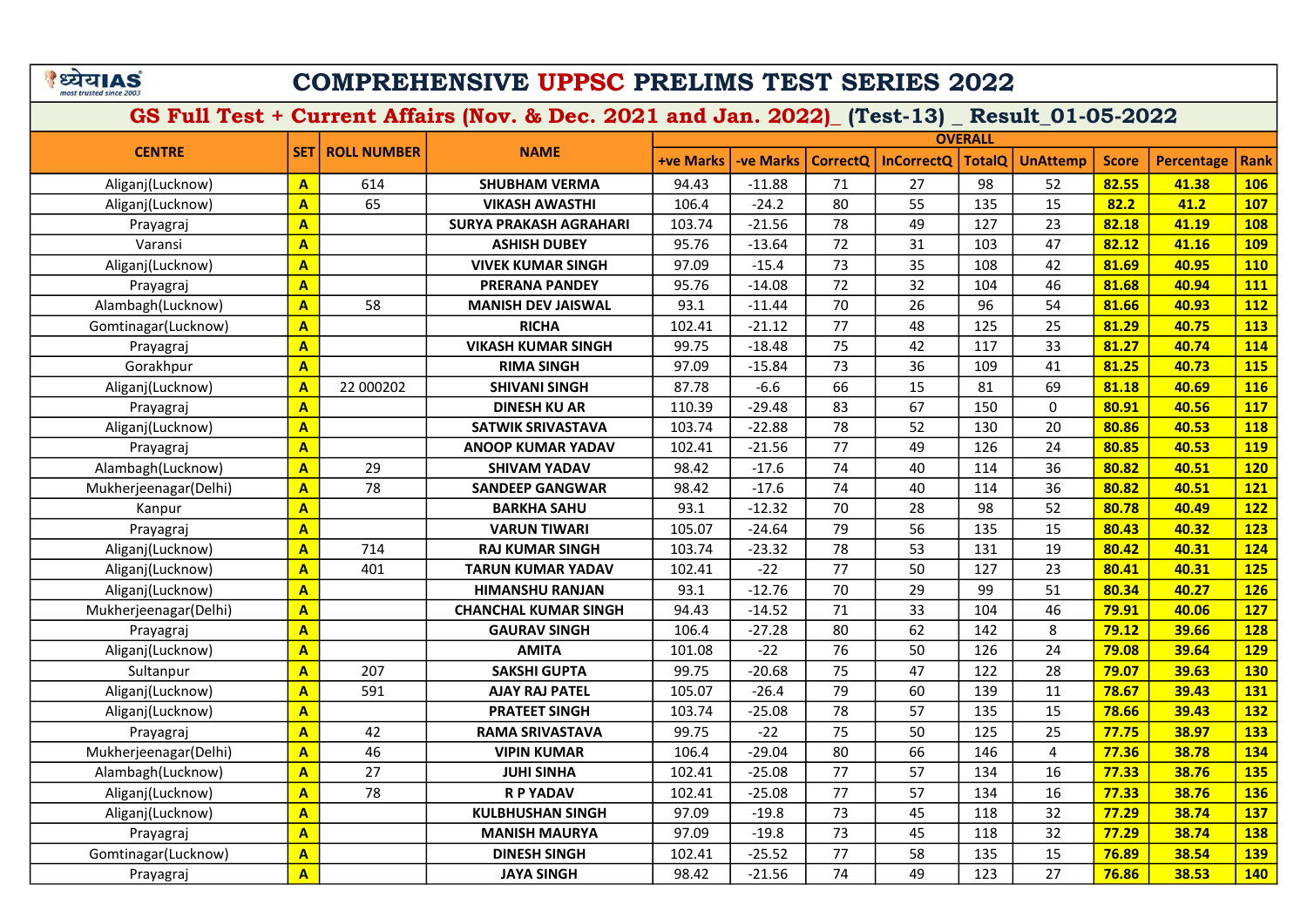# COMPREHENSIVE UPPSC PRELIMS TEST SERIES 2022

| <b>CENTRE</b>         |                         |                    |                          |                  |                 |                 |                   | <b>OVERALL</b> |                 |              |                   |             |
|-----------------------|-------------------------|--------------------|--------------------------|------------------|-----------------|-----------------|-------------------|----------------|-----------------|--------------|-------------------|-------------|
|                       | SET                     | <b>ROLL NUMBER</b> | <b>NAME</b>              | <b>+ve Marks</b> | <b>ve Marks</b> | <b>CorrectQ</b> | <b>InCorrectQ</b> | <b>TotalQ</b>  | <b>UnAttemp</b> | <b>Score</b> | <b>Percentage</b> | <b>Rank</b> |
| Prayagraj             | $\mathbf{A}$            | 365                | <b>JYOTSNA SINGH</b>     | 97.09            | $-20.68$        | 73              | 47                | 120            | 30              | 76.41        | 38.3              | <b>141</b>  |
| Alambagh(Lucknow)     | A                       |                    | <b>ALOK SINGH</b>        | 95.76            | $-19.36$        | 72              | 44                | 116            | 34              | 76.4         | 38.3              | 142         |
| Aliganj(Lucknow)      | $\mathbf{A}$            |                    | <b>KHUSHBU</b>           | 101.08           | $-25.08$        | 76              | 57                | 133            | 17              | 76           | 38.1              | 143         |
| Aliganj(Lucknow)      | A                       | 220009             | <b>VIJAYKUMAR</b>        | 99.75            | $-23.76$        | 75              | 54                | 129            | 21              | 75.99        | 38.09             | 144         |
| Gomtinagar(Lucknow)   | $\overline{A}$          |                    | <b>PRATIBHA TRIPATHI</b> | 99.75            | $-23.76$        | 75              | 54                | 129            | 21              | 75.99        | 38.09             | 145         |
| Aliganj(Lucknow)      | $\overline{\mathsf{A}}$ |                    | <b>SIDDHARTH</b>         | 98.42            | $-22.44$        | 74              | 51                | 125            | 25              | 75.98        | 38.09             | <b>146</b>  |
| Prayagraj             | A                       | 82                 | <b>BIMLESH YADAV</b>     | 90.44            | $-14.52$        | 68              | 33                | 101            | 49              | 75.92        | 38.06             | 147         |
| Prayagraj             | $\overline{\mathbf{A}}$ |                    | <b>TARUNA</b>            | 99.75            | $-24.2$         | 75              | 55                | 130            | 20              | 75.55        | 37.87             | 148         |
| Aliganj(Lucknow)      | $\overline{\mathsf{A}}$ |                    | <b>ADITYA SINGH</b>      | 95.76            | $-20.24$        | 72              | 46                | 118            | 32              | 75.52        | 37.85             | 149         |
| Aliganj(Lucknow)      | A                       |                    | <b>RUPALI SHARMA</b>     | 93.1             | $-17.6$         | 70              | 40                | 110            | 40              | 75.5         | 37.84             | 150         |
| Alambagh(Lucknow)     | A                       | 39                 | <b>PANKAJ VERMA</b>      | 89.11            | $-13.64$        | 67              | 31                | 98             | 52              | 75.47        | 37.83             | 151         |
| Aliganj(Lucknow)      | $\overline{\mathsf{A}}$ | 212                | <b>ATUL SHARMA</b>       | 101.08           | $-25.96$        | 76              | 59                | 135            | 15              | 75.12        | 37.65             | 152         |
| Aliganj(Lucknow)      | A                       | 604                | <b>MOHIT SINGH</b>       | 98.42            | $-23.32$        | 74              | 53                | 127            | 23              | 75.1         | 37.64             | 153         |
| Aliganj(Lucknow)      | $\overline{\mathsf{A}}$ | 167                | <b>SHRIYA MISHRA</b>     | 90.44            | $-15.4$         | 68              | 35                | 103            | 47              | 75.04        | 37.61             | 154         |
| Gomtinagar(Lucknow)   | $\overline{A}$          |                    | <b>SUDHA</b>             | 102.41           | $-27.72$        | 77              | 63                | 140            | 10              | 74.69        | 37.44             | 155         |
| Prayagraj             | $\overline{\mathsf{A}}$ |                    | <b>PRIYA SINGH</b>       | 98.42            | $-23.76$        | 74              | 54                | 128            | 22              | 74.66        | 37.42             | <b>156</b>  |
| Mukherjeenagar(Delhi) | $\overline{\mathbf{A}}$ |                    | SHIVASHICHAUHAN          | 95.76            | $-21.12$        | 72              | 48                | 120            | 30              | 74.64        | 37.41             | <b>157</b>  |
| Aliganj(Lucknow)      | $\overline{A}$          | 728                | <b>SANJEEV KUMAR</b>     | 93.1             | $-18.48$        | 70              | 42                | 112            | 38              | 74.62        | 37.4              | <b>158</b>  |
| Aliganj(Lucknow)      | $\overline{\mathsf{A}}$ | 718                | <b>SANJAY KUMAR</b>      | 95.76            | $-21.56$        | 72              | 49                | 121            | 29              | 74.2         | 37.19             | 159         |
| Aliganj(Lucknow)      | A                       | 194                | <b>ROHIT VERMA</b>       | 94.43            | $-20.24$        | 71              | 46                | 117            | 33              | 74.19        | 37.19             | 160         |
| Gomtinagar(Lucknow)   | A                       | 94                 | <b>AMIT KUMAR SHAH</b>   | 91.77            | $-18.04$        | 69              | 41                | 110            | 40              | 73.73        | 36.96             | <b>161</b>  |
| Gomtinagar(Lucknow)   | A                       |                    | <b>ROHIT YADAV</b>       | 91.77            | $-18.04$        | 69              | 41                | 110            | 40              | 73.73        | 36.96             | <b>162</b>  |
| Mukherjeenagar(Delhi) | $\overline{\mathbf{A}}$ |                    | <b>AMRENDRA</b>          | 97.09            | $-23.76$        | 73              | 54                | 127            | 23              | 73.33        | 36.76             | <b>163</b>  |
| Gomtinagar(Lucknow)   | A                       |                    | <b>ASHUTOSH UPADHYAY</b> | 95.76            | $-22.44$        | 72              | 51                | 123            | 27              | 73.32        | 36.75             | 164         |
| Aliganj(Lucknow)      | $\overline{\mathsf{A}}$ | 67                 | <b>RISHABH JAIN</b>      | 91.77            | $-18.48$        | 69              | 42                | 111            | 39              | 73.29        | 36.74             | <b>165</b>  |
| Prayagraj             | A                       | 49                 | PRIYA MADDHESHIYA        | 101.08           | $-28.16$        | 76              | 64                | 140            | 10              | 72.92        | 36.55             | <b>166</b>  |
| Alambagh(Lucknow)     | A                       | 41                 | <b>AMIT PRAJAPATI</b>    | 97.09            | $-24.2$         | 73              | 55                | 128            | 22              | 72.89        | 36.54             | <b>167</b>  |
| Prayagraj             | $\overline{A}$          |                    | <b>ADARSH AVINASH</b>    | 95.76            | $-22.88$        | 72              | 52                | 124            | 26              | 72.88        | 36.53             | 168         |
| Prayagraj             | $\overline{\mathbf{A}}$ |                    | <b>AVANEESH KUMAR</b>    | 99.75            | $-27.28$        | 75              | 62                | 137            | 13              | 72.47        | 36.33             | <b>169</b>  |
| Aliganj(Lucknow)      | A                       | 610                | <b>RATNESH KUMAR</b>     | 94.43            | $-22$           | 71              | 50                | 121            | 29              | 72.43        | 36.31             | <b>170</b>  |
| Aliganj(Lucknow)      | $\overline{\mathsf{A}}$ | 671                | <b>SUPRIYA KANCHAN</b>   | 93.1             | $-20.68$        | 70              | 47                | 117            | 33              | 72.42        | 36.3              | 171         |
| Gomtinagar(Lucknow)   | $\overline{\mathbf{A}}$ |                    | <b>POONAM VERMA</b>      | 93.1             | $-20.68$        | 70              | 47                | 117            | 33              | 72.42        | 36.3              | 172         |
| Prayagraj             | $\overline{\mathsf{A}}$ |                    | <b>RAVI RANJAN</b>       | 93.1             | $-20.68$        | 70              | 47                | 117            | 33              | 72.42        | 36.3              | 173         |
| Aliganj(Lucknow)      | $\overline{\mathbf{A}}$ |                    | <b>RADHE KRISHNA</b>     | 81.13            | $-8.8$          | 61              | 20                | 81             | 69              | 72.33        | 36.26             | 174         |
| Prayagraj             | $\overline{\mathbf{A}}$ | 57                 | SHIPRA SRIVASTAVA        | 94.43            | $-22.44$        | 71              | 51                | 122            | 28              | 71.99        | 36.09             | 175         |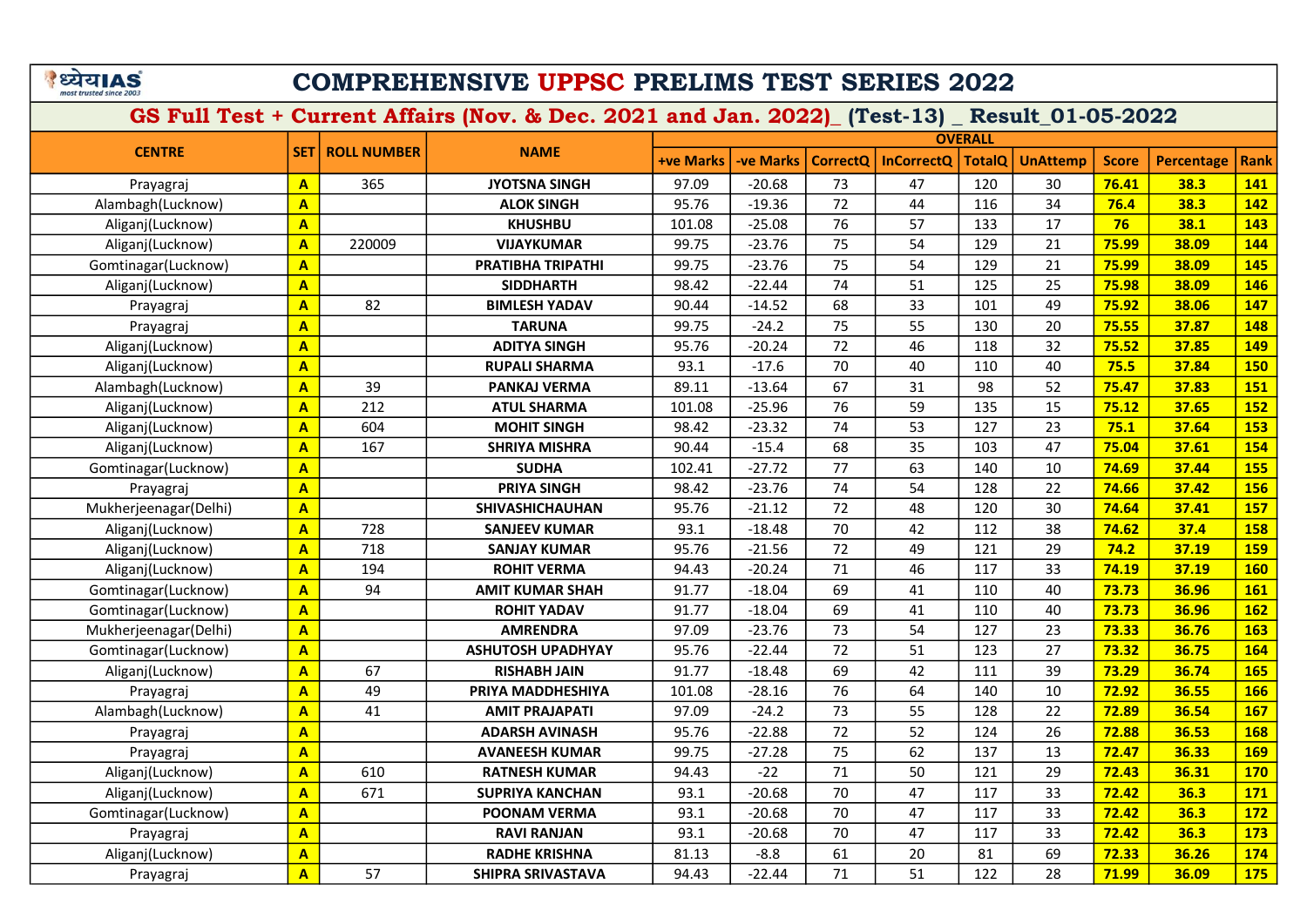# COMPREHENSIVE UPPSC PRELIMS TEST SERIES 2022

| <b>CENTRE</b>         |                         |                    |                              |                  |                  |                 |                   | <b>OVERALL</b> |                 |              |                   |             |
|-----------------------|-------------------------|--------------------|------------------------------|------------------|------------------|-----------------|-------------------|----------------|-----------------|--------------|-------------------|-------------|
|                       | <b>SET1</b>             | <b>ROLL NUMBER</b> | <b>NAME</b>                  | <b>+ve Marks</b> | <b>-ve Marks</b> | <b>CorrectO</b> | <b>InCorrectQ</b> | <b>TotalQ</b>  | <b>UnAttemp</b> | <b>Score</b> | <b>Percentage</b> | <b>Rank</b> |
| Prayagraj             | $\mathbf{A}$            |                    | <b>SUJEET CHAURSIB</b>       | 91.77            | $-19.8$          | 69              | 45                | 114            | 36              | 71.97        | 36.08             | 176         |
| Alambagh(Lucknow)     | $\mathbf{A}$            | 3                  | <b>BALRAM RAO</b>            | 99.75            | $-28.16$         | 75              | 64                | 139            | 11              | 71.59        | 35.88             | 177         |
| Aliganj(Lucknow)      | $\overline{\mathbf{A}}$ |                    | <b>PALLAVI SINGH</b>         | 97.09            | $-25.52$         | 73              | 58                | 131            | 19              | 71.57        | 35.87             | <b>178</b>  |
| Aliganj(Lucknow)      | $\overline{\mathsf{A}}$ |                    | <b>SACHIN KUMAR</b>          | 95.76            | $-24.2$          | 72              | 55                | 127            | 23              | 71.56        | 35.87             | <b>179</b>  |
| Prayagraj             | $\mathbf{A}$            | 2221339            | <b>SHUBHAM MAURYA</b>        | 95.76            | $-24.2$          | 72              | 55                | 127            | 23              | 71.56        | 35.87             | <b>180</b>  |
| Sultanpur             | $\mathbf{A}$            | 305                | <b>AMIT YADAV</b>            | 90.44            | $-18.92$         | 68              | 43                | 111            | 39              | 71.52        | 35.85             | <b>181</b>  |
| Mukherjeenagar(Delhi) | $\mathbf{A}$            |                    | <b>CHANDRASHEKHAR SINGH</b>  | 98.42            | $-27.28$         | 74              | 62                | 136            | 14              | 71.14        | 35.66             | <b>182</b>  |
| Prayagraj             | $\mathbf{A}$            | 326                | <b>HARI MANGAL PRASAD</b>    | 94.43            | $-23.32$         | 71              | 53                | 124            | 26              | 71.11        | 35.64             | <b>183</b>  |
| Sultanpur             | $\mathbf{A}$            |                    | <b>SHASHANK</b>              | 94.43            | $-23.32$         | 71              | 53                | 124            | 26              | 71.11        | 35.64             | 184         |
| Prayagraj             | $\overline{\mathbf{A}}$ | 10                 | <b>ASHUTOSI LUNBS</b>        | 89.11            | $-18.04$         | 67              | 41                | 108            | 42              | 71.07        | 35.62             | <b>185</b>  |
| Aliganj(Lucknow)      | $\overline{\mathbf{A}}$ | 00436              | <b>ANURADHA PATHAK</b>       | 89.11            | $-18.48$         | 67              | 42                | 109            | 41              | 70.63        | 35.4              | <b>186</b>  |
| Mukherjeenagar(Delhi) | $\overline{\mathbf{A}}$ | 44                 | <b>TANUJ KUMAR GAUTAM</b>    | 85.12            | $-14.52$         | 64              | 33                | 97             | 53              | 70.6         | 35.39             | 187         |
| Alambagh(Lucknow)     | $\mathbf{A}$            | 11                 | <b>SHIVA PATEL</b>           | 94.43            | $-24.2$          | 71              | 55                | 126            | 24              | 70.23        | 35.2              | <b>188</b>  |
| Prayagraj             | $\mathbf{A}$            |                    | RISHABH SINGH                | 93.1             | $-22.88$         | 70              | 52                | 122            | 28              | 70.22        | 35.2              | <b>189</b>  |
| Alambagh(Lucknow)     | $\overline{\mathbf{A}}$ | 22                 | <b>SUNAINA KUMARI</b>        | 93.1             | $-23.32$         | 70              | 53                | 123            | 27              | 69.78        | 34.98             | <b>190</b>  |
| Aliganj(Lucknow)      | $\overline{\mathbf{A}}$ | 111                | <b>RAJESH SINGH</b>          | 99.75            | $-30.36$         | 75              | 69                | 144            | 6               | 69.39        | 34.78             | <b>191</b>  |
| Aliganj(Lucknow)      | $\overline{A}$          | 113                | <b>REENA YADAV</b>           | 91.77            | $-22.44$         | 69              | 51                | 120            | 30              | 69.33        | 34.75             | <b>192</b>  |
| Prayagraj             | $\overline{\mathbf{A}}$ |                    | <b>SWATI YADAV</b>           | 86.45            | $-17.16$         | 65              | 39                | 104            | 46              | 69.29        | 34.73             | <b>193</b>  |
| Prayagraj             | $\overline{A}$          |                    | <b>SANTOSH DWIVEDI</b>       | 86.45            | $-17.16$         | 65              | 39                | 104            | 46              | 69.29        | 34.73             | 194         |
| Aliganj(Lucknow)      | $\overline{A}$          | 609                | <b>PRATIKSHA PANDEY</b>      | 82.46            | $-13.2$          | 62              | 30                | 92             | 58              | 69.26        | 34.72             | <b>195</b>  |
| Gorakhpur             | $\overline{\mathbf{A}}$ |                    | <b>AJAY KUMAR MAURYA</b>     | 99.75            | $-30.8$          | 75              | 70                | 145            | 5               | 68.95        | 34.56             | <b>196</b>  |
| Gomtinagar(Lucknow)   | A                       |                    | <b>PRIYANKA GUPTA</b>        | 89.11            | $-20.24$         | 67              | 46                | 113            | 37              | 68.87        | 34.52             | <b>197</b>  |
| Prayagraj             | $\overline{\mathbf{A}}$ | 65                 | <b>SHIV SHANKBR BHRBIBRJ</b> | 86.45            | $-17.6$          | 65              | 40                | 105            | 45              | 68.85        | 34.51             | <b>198</b>  |
| Gomtinagar(Lucknow)   | $\overline{\mathbf{A}}$ |                    | <b>RICHA SINGH RAWAT</b>     | 87.78            | $-19.8$          | 66              | 45                | 111            | 39              | 67.98        | 34.08             | <b>199</b>  |
| Prayagraj             | $\mathbf{A}$            | 50                 | <b>KULDEEP MADHAV</b>        | 86.45            | $-18.48$         | 65              | 42                | 107            | 43              | 67.97        | 34.07             | 200         |
| Alambagh(Lucknow)     | $\overline{A}$          | $\overline{7}$     | <b>PANKAJ YADAV</b>          | 81.13            | $-13.2$          | 61              | 30                | 91             | 59              | 67.93        | 34.05             | 201         |
| Aliganj(Lucknow)      | $\overline{\mathbf{A}}$ | 669                | <b>SHAURYA PRATAP</b>        | 98.42            | $-31.24$         | 74              | 71                | 145            | 5               | 67.18        | 33.67             | 202         |
| Prayagraj             | $\overline{\mathbf{A}}$ |                    | <b>RAMESH CHANDRA</b>        | 97.09            | $-29.92$         | 73              | 68                | 141            | 9               | 67.17        | 33.67             | 203         |
| Mukherjeenagar(Delhi) | $\overline{A}$          |                    | <b>MANOJ KUMAR</b>           | 94.43            | $-27.28$         | 71              | 62                | 133            | 17              | 67.15        | 33.66             | 204         |
| Prayagraj             | $\mathbf{A}$            |                    | <b>VIKAS JAISWAL</b>         | 94.43            | $-27.28$         | 71              | 62                | 133            | 17              | 67.15        | 33.66             | 205         |
| Alambagh(Lucknow)     | $\overline{\mathbf{A}}$ | 13                 | <b>SAURABH UPADHYAY</b>      | 93.1             | $-25.96$         | 70              | 59                | 129            | 21              | 67.14        | 33.65             | 206         |
| Prayagraj             | $\overline{\mathsf{A}}$ |                    | <b>DEEPAK SINGHANIA</b>      | 93.1             | $-25.96$         | 70              | 59                | 129            | 21              | 67.14        | 33.65             | 207         |
| Aliganj(Lucknow)      | $\overline{\mathbf{A}}$ |                    | <b>IMRAN KHAN</b>            | 87.78            | $-20.68$         | 66              | 47                | 113            | 37              | 67.1         | 33.63             | 208         |
| Prayagraj             | $\overline{\mathbf{A}}$ |                    | <b>DHEERAJ KUMAR SINGH</b>   | 87.78            | $-20.68$         | 66              | 47                | 113            | 37              | 67.1         | 33.63             | 209         |
| Prayagraj             | $\overline{\mathsf{A}}$ |                    | <b>SHIVAM YADAV</b>          | 93.1             | $-26.4$          | 70              | 60                | 130            | 20              | 66.7         | 33.43             | 210         |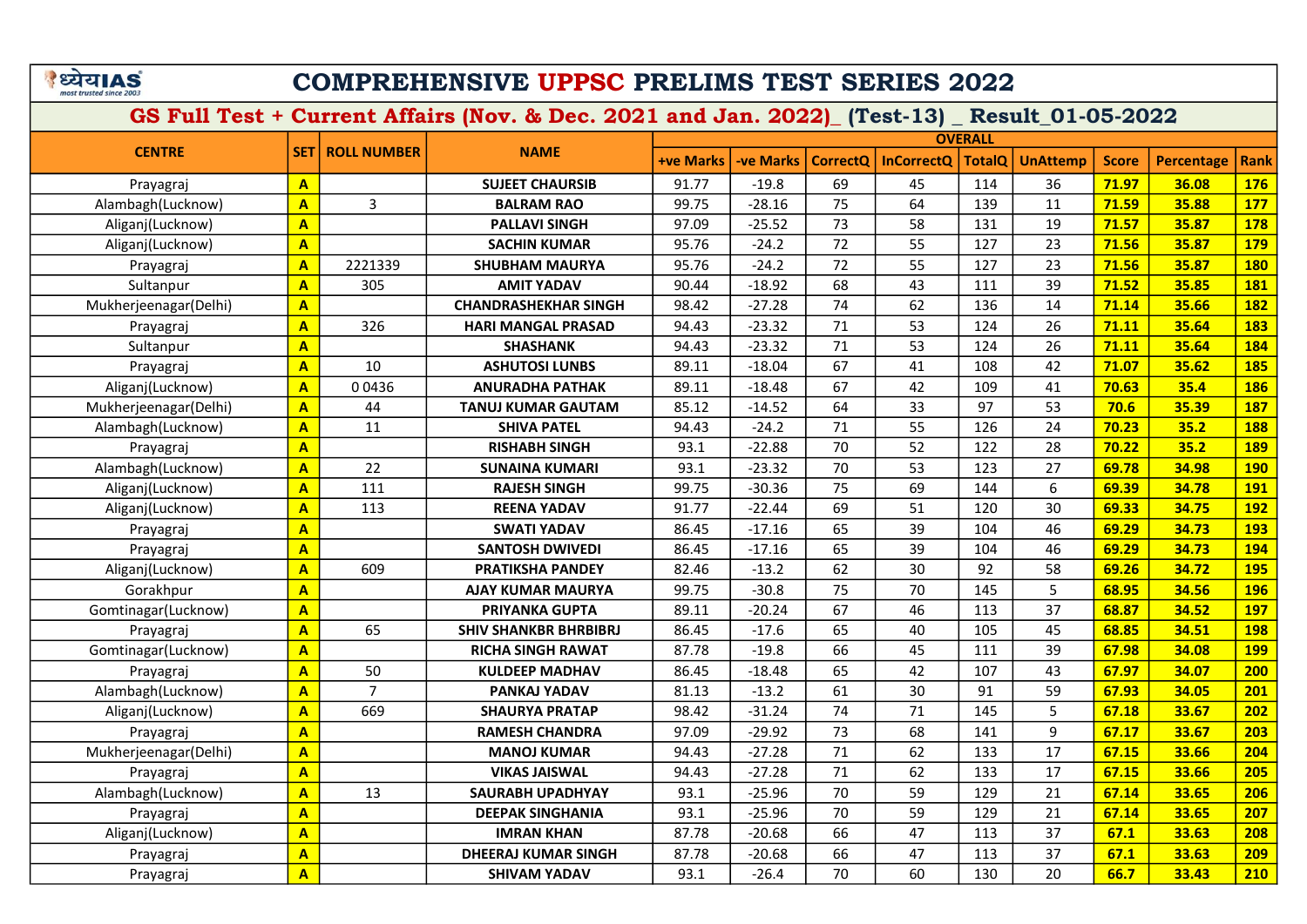# COMPREHENSIVE UPPSC PRELIMS TEST SERIES 2022

|                       |                         |                    |                                |                  |                  |                 |                   | <b>OVERALL</b> |                 |              |                   |             |
|-----------------------|-------------------------|--------------------|--------------------------------|------------------|------------------|-----------------|-------------------|----------------|-----------------|--------------|-------------------|-------------|
| <b>CENTRE</b>         | <b>SET</b>              | <b>ROLL NUMBER</b> | <b>NAME</b>                    | <b>+ve Marks</b> | <b>-ve Marks</b> | <b>CorrectQ</b> | <b>InCorrectQ</b> | <b>TotalQ</b>  | <b>UnAttemp</b> | <b>Score</b> | <b>Percentage</b> | <b>Rank</b> |
| Aliganj(Lucknow)      | $\mathbf{A}$            | 625                | <b>PRAGYA</b>                  | 91.77            | $-25.08$         | 69              | 57                | 126            | 24              | 66.69        | 33.43             | 211         |
| Prayagraj             | $\mathbf{A}$            |                    | <b>APARNA</b>                  | 90.44            | $-23.76$         | 68              | 54                | 122            | 28              | 66.68        | 33.42             | 212         |
| Prayagraj             | $\mathbf{A}$            |                    | <b>MAHMUDURRAHMAN</b>          | 90.44            | $-23.76$         | 68              | 54                | 122            | 28              | 66.68        | 33.42             | 213         |
| Alambagh(Lucknow)     | $\mathbf{A}$            | 26                 | <b>MEHWISH</b>                 | 86.45            | $-19.8$          | 65              | 45                | 110            | 40              | 66.65        | 33.41             | 214         |
| Prayagraj             | $\overline{\mathbf{A}}$ | 84                 | <b>HARI SHANKAR YADAV</b>      | 83.79            | $-17.16$         | 63              | 39                | 102            | 48              | 66.63        | 33.4              | 215         |
| Aliganj(Lucknow)      | $\mathbf{A}$            | 210                | PRIYANKA TIWARI                | 87.78            | $-21.56$         | 66              | 49                | 115            | 35              | 66.22        | 33.19             | 216         |
| Aliganj(Lucknow)      | $\mathbf{A}$            | $\overline{4}$     | <b>PALLAVI</b>                 | 86.45            | $-20.24$         | 65              | 46                | 111            | 39              | 66.21        | 33.19             | 217         |
| Aliganj(Lucknow)      | $\overline{\mathbf{A}}$ | 239                | <b>NAINSI SINGH</b>            | 83.79            | $-17.6$          | 63              | 40                | 103            | 47              | 66.19        | 33.18             | 218         |
| Kanpur                | $\overline{\mathbf{A}}$ |                    | <b>HIMANSHU AWASTHI</b>        | 97.09            | $-31.24$         | 73              | 71                | 144            | 6               | 65.85        | 33.01             | 219         |
| Aliganj(Lucknow)      | $\mathbf{A}$            | 87                 | <b>SIYA RAM VERMA</b>          | 90.44            | $-24.64$         | 68              | 56                | 124            | 26              | 65.8         | 32.98             | 220         |
| Aliganj(Lucknow)      | $\overline{\mathbf{A}}$ | 97                 | <b>RICHA AWASTHI</b>           | 89.11            | $-23.32$         | 67              | 53                | 120            | 30              | 65.79        | 32.98             | 221         |
| Laxminagar(Delhi)     | $\mathbf{A}$            | 153                | <b>SHALINI CHAUHAN</b>         | 85.12            | $-19.36$         | 64              | 44                | 108            | 42              | 65.76        | 32.96             | 222         |
| Mukherjeenagar(Delhi) | $\mathbf{A}$            | 538                | <b>PUSHPENDRA PANDEY</b>       | 83.79            | $-18.04$         | 63              | 41                | 104            | 46              | 65.75        | 32.96             | 223         |
| Laxminagar(Delhi)     | $\mathbf{A}$            | 125                | <b>SRISHTI TYAGI</b>           | 82.46            | $-16.72$         | 62              | 38                | 100            | 50              | 65.74        | 32.95             | 224         |
| Alambagh(Lucknow)     | $\mathbf{A}$            | 53                 | <b>SHWETA TIWARI</b>           | 78.47            | $-12.76$         | 59              | 29                | 88             | 62              | 65.71        | 32.94             | 225         |
| Aliganj(Lucknow)      | $\mathbf{A}$            |                    | <b>KRISHNA</b>                 | 95.76            | $-30.36$         | 72              | 69                | 141            | 9               | 65.4         | 32.78             | 226         |
| Prayagraj             | $\overline{\mathbf{A}}$ |                    | <b>ANKITA</b>                  | 87.78            | $-22.44$         | 66              | 51                | 117            | 33              | 65.34        | 32.75             | 227         |
| Prayagraj             | $\overline{A}$          | 294                | <b>PRAVESH KUMAR</b>           | 86.45            | $-21.12$         | 65              | 48                | 113            | 37              | 65.33        | 32.75             | 228         |
| Aliganj(Lucknow)      | $\overline{A}$          | 720                | <b>PRIYANKA SINGH</b>          | 81.13            | $-15.84$         | 61              | 36                | 97             | 53              | 65.29        | 32.73             | 229         |
| Gomtinagar(Lucknow)   | A                       |                    | <b>SANJAY KUMAR</b>            | 78.47            | $-13.2$          | 59              | 30                | 89             | 61              | 65.27        | 32.72             | 230         |
| Prayagraj             | A                       |                    | <b>UPDESH SINGH</b>            | 85.12            | $-20.24$         | 64              | 46                | 110            | 40              | 64.88        | 32.52             | 231         |
| Gorakhpur             | $\mathbf{A}$            |                    | <b>SHASHANK KUMAR SRIVASTA</b> | 79.8             | $-14.96$         | 60              | 34                | 94             | 56              | 64.84        | 32.5              | 232         |
| Alambagh(Lucknow)     | $\overline{\mathbf{A}}$ | 3                  | <b>DHARMENDRA KASHYAP</b>      | 90.44            | $-25.96$         | 68              | 59                | 127            | 23              | 64.48        | 32.32             | 233         |
| Aliganj(Lucknow)      | A                       | 211                | <b>GARIMA SINGH</b>            | 89.11            | $-24.64$         | 67              | $\overline{56}$   | 123            | 27              | 64.47        | 32.32             | 234         |
| Prayagraj             | A                       | 367                | <b>PANKAJ KUMAR</b>            | 89.11            | $-24.64$         | 67              | 56                | 123            | 27              | 64.47        | 32.32             | 235         |
| Prayagraj             | $\overline{\mathsf{A}}$ |                    | <b>DIKSHA TRIPATHI</b>         | 86.45            | $-22$            | 65              | 50                | 115            | 35              | 64.45        | 32.31             | 236         |
| Varansi               | $\overline{\mathbf{A}}$ | $\overline{4}$     | <b>JITENDRA SINGH</b>          | 81.13            | $-16.72$         | 61              | 38                | 99             | 51              | 64.41        | 32.29             | 237         |
| Aliganj(Lucknow)      | $\overline{\mathsf{A}}$ |                    | <b>NAVEEN TIWARI</b>           | 91.77            | $-27.72$         | 69              | 63                | 132            | 18              | 64.05        | 32.11             | 238         |
| Alambagh(Lucknow)     | $\overline{\mathsf{A}}$ | 40                 | <b>MANISH MOHAN</b>            | 87.78            | $-23.76$         | 66              | 54                | 120            | 30              | 64.02        | 32.09             | 239         |
| Prayagraj             | $\overline{A}$          |                    | <b>SHUBHAM DUBEY</b>           | 82.46            | $-18.48$         | 62              | 42                | 104            | 46              | 63.98        | 32.07             | 240         |
| Gomtinagar(Lucknow)   | $\overline{\mathsf{A}}$ | 105                | <b>ASHOK SINGH</b>             | 78.47            | $-14.52$         | 59              | 33                | 92             | 58              | 63.95        | 32.06             | 241         |
| Prayagraj             | $\overline{\mathsf{A}}$ |                    | <b>JYOTI</b>                   | 89.11            | $-25.52$         | 67              | 58                | 125            | 25              | 63.59        | 31.87             | 242         |
| Gomtinagar(Lucknow)   | $\overline{\mathsf{A}}$ |                    | <b>NIVEDITA SINGH</b>          | 83.79            | $-20.24$         | 63              | 46                | 109            | 41              | 63.55        | 31.85             | 243         |
| Prayagraj             | $\overline{\mathsf{A}}$ |                    | <b>MANISH KUMAR CHAURASIA</b>  | 82.46            | $-18.92$         | 62              | 43                | 105            | 45              | 63.54        | 31.85             | 244         |
| Prayagraj             | $\overline{\mathsf{A}}$ |                    | <b>PRADEEP KUMAR</b>           | 82.46            | $-18.92$         | 62              | 43                | 105            | 45              | 63.54        | 31.85             | 245         |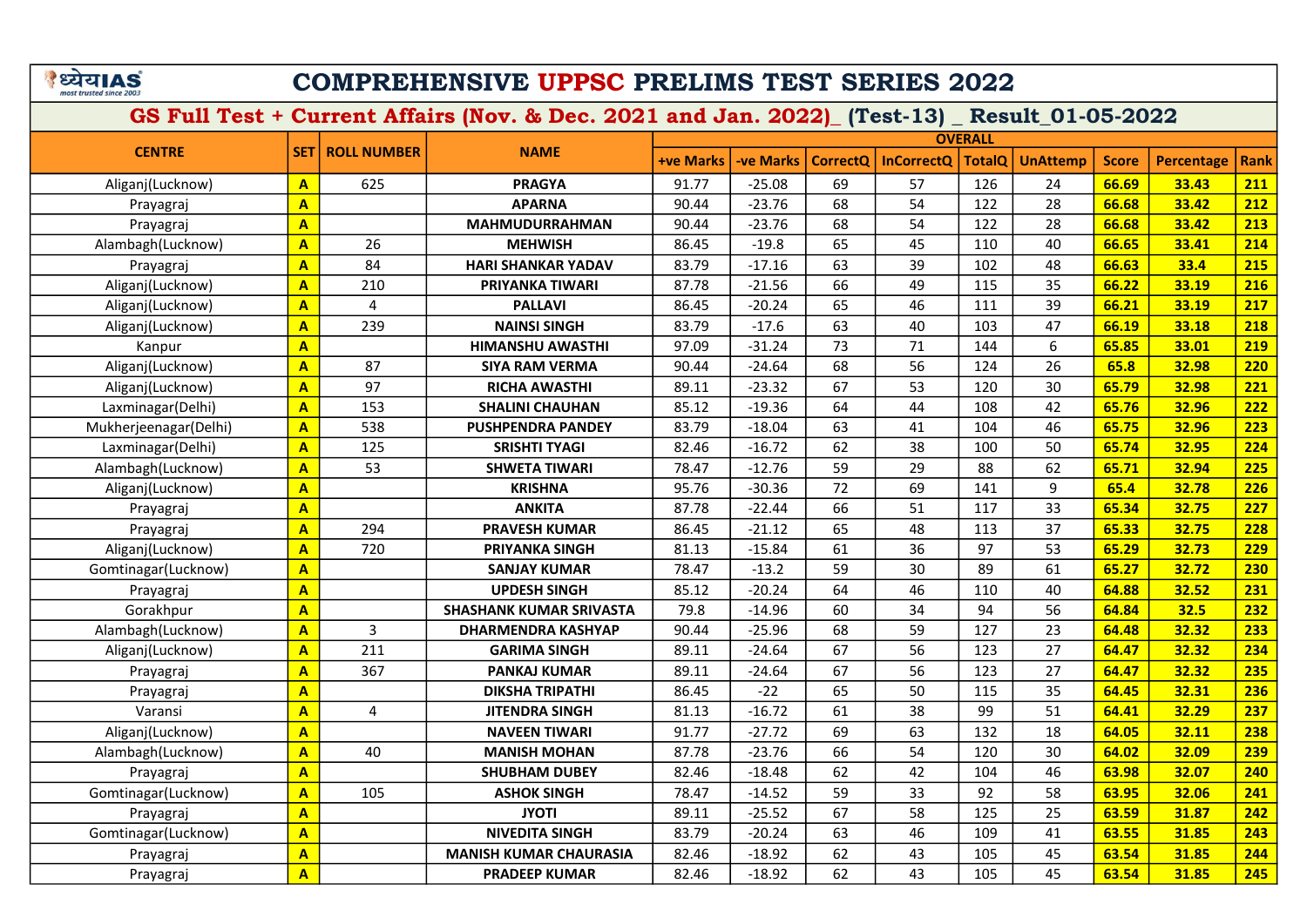### COMPREHENSIVE UPPSC PRELIMS TEST SERIES 2022

| <b>CENTRE</b>         |                         |                    |                            |                  |           |                 |                   | <b>OVERALL</b> |                 |              |                   |             |
|-----------------------|-------------------------|--------------------|----------------------------|------------------|-----------|-----------------|-------------------|----------------|-----------------|--------------|-------------------|-------------|
|                       | <b>SET</b>              | <b>ROLL NUMBER</b> | <b>NAME</b>                | <b>+ve Marks</b> | -ve Marks | <b>CorrectQ</b> | <b>InCorrectQ</b> | <b>TotalQ</b>  | <b>UnAttemp</b> | <b>Score</b> | <b>Percentage</b> | <b>Rank</b> |
| Sultanpur             | $\mathbf{A}$            | 325                | <b>SARASWAT UPADHYAY</b>   | 83.79            | $-20.68$  | 63              | 47                | 110            | 40              | 63.11        | 31.63             | 246         |
| Gomtinagar(Lucknow)   | $\overline{\mathbf{A}}$ |                    | <b>ASHIRH KHARWAR</b>      | 82.46            | $-19.36$  | 62              | 44                | 106            | 44              | 63.1         | 31.63             | 247         |
| Aliganj(Lucknow)      | $\mathbf{A}$            | 50                 | <b>RAJ KUMAR</b>           | 94.43            | $-31.68$  | 71              | 72                | 143            | $\overline{7}$  | 62.75        | 31.45             | 248         |
| Aliganj(Lucknow)      | $\overline{\mathbf{A}}$ |                    | <b>ANAM KA</b>             | 89.11            | $-26.4$   | 67              | 60                | 127            | 23              | 62.71        | 31.43             | 249         |
| Mukherjeenagar(Delhi) | $\overline{\mathbf{A}}$ |                    | <b>INDU SAROJ</b>          | 87.78            | $-25.08$  | 66              | 57                | 123            | 27              | 62.7         | 31.43             | 250         |
| Varansi               | $\overline{\mathsf{A}}$ | 12                 | <b>SHIVENDRA</b>           | 77.14            | $-14.52$  | 58              | 33                | 91             | 59              | 62.62        | 31.39             | 251         |
| Prayagraj             | $\overline{\mathbf{A}}$ |                    | <b>PRAGATI SINGH</b>       | 91.77            | $-29.48$  | 69              | 67                | 136            | 14              | 62.29        | 31.22             | 252         |
| Aliganj(Lucknow)      | $\overline{\mathsf{A}}$ |                    | <b>AARYAN NITIN</b>        | 90.44            | $-28.16$  | 68              | 64                | 132            | 18              | 62.28        | 31.22             | 253         |
| Sultanpur             | $\overline{\mathbf{A}}$ |                    | <b>AASTHA YADAV</b>        | 79.8             | $-17.6$   | 60              | 40                | 100            | 50              | 62.2         | 31.18             | 254         |
| Sultanpur             | $\overline{\mathbf{A}}$ |                    | <b>PRADEEP KUMAR</b>       | 91.77            | $-29.92$  | 69              | 68                | 137            | 13              | 61.85        | 31                | 255         |
| Aliganj(Lucknow)      | $\overline{\mathbf{A}}$ | 1805               | <b>NILESH</b>              | 89.11            | $-27.72$  | 67              | 63                | 130            | 20              | 61.39        | 30.77             | 256         |
| Prayagraj             | $\mathbf{A}$            |                    | <b>SHUBHAM SRIVATAVA</b>   | 77.14            | $-15.84$  | 58              | 36                | 94             | 56              | 61.3         | 30.73             | 257         |
| Mukherjeenagar(Delhi) | $\mathbf{A}$            | 372                | <b>NEELAM</b>              | 89.11            | $-28.16$  | 67              | 64                | 131            | 19              | 60.95        | 30.55             | 258         |
| Gorakhpur             | $\overline{\mathbf{A}}$ |                    | <b>SATYA PRAKASH RAI</b>   | 87.78            | $-26.84$  | 66              | 61                | 127            | 23              | 60.94        | 30.55             | 259         |
| Gomtinagar(Lucknow)   | $\overline{\mathbf{A}}$ |                    | <b>MAN MOHAN</b>           | 82.46            | $-21.56$  | 62              | 49                | 111            | 39              | 60.9         | 30.53             | 260         |
| Alambagh(Lucknow)     | $\mathbf{A}$            | 60                 | <b>PRAGYA TR PATHI</b>     | 89.11            | $-28.6$   | 67              | 65                | 132            | 18              | 60.51        | 30.33             | 261         |
| Aliganj(Lucknow)      | $\mathbf{A}$            | 732                | <b>REHANA P SIDDIQUIE</b>  | 89.11            | $-28.6$   | 67              | 65                | 132            | 18              | 60.51        | 30.33             | 262         |
| Gorakhpur             | $\mathbf{A}$            |                    | ADARSH VISHWAKARMA         | 86.45            | $-25.96$  | 65              | 59                | 124            | 26              | 60.49        | 30.32             | 263         |
| Aliganj(Lucknow)      | $\mathbf{A}$            |                    | ABHIMANYU SHUKLA           | 82.46            | $-22$     | 62              | 50                | 112            | 38              | 60.46        | 30.31             | 264         |
| Aliganj(Lucknow)      | $\mathbf{A}$            |                    | <b>HIMANSHI SINGH</b>      | 83.79            | $-23.76$  | 63              | 54                | 117            | 33              | 60.03        | 30.09             | 265         |
| Aliganj(Lucknow)      | $\mathbf{A}$            |                    | <b>VASUNDHARA TRIPATHI</b> | 79.8             | $-19.8$   | 60              | 45                | 105            | 45              | 60           | 30.08             | 266         |
| Aliganj(Lucknow)      | $\overline{\mathbf{A}}$ |                    | <b>ADITI</b>               | 74.48            | $-14.52$  | 56              | 33                | 89             | 61              | 59.96        | 30.06             | 267         |
| Aliganj(Lucknow)      | $\overline{\mathbf{A}}$ | 186                | <b>ABHYUDAYA PANDEY</b>    | 70.49            | $-10.56$  | 53              | 24                | 77             | 73              | 59.93        | 30.04             | 268         |
| Prayagraj             | $\overline{\mathbf{A}}$ |                    | <b>SHAILESH KUMAR</b>      | 94.43            | $-34.76$  | 71              | 79                | 150            | $\mathbf 0$     | 59.67        | 29.91             | 269         |
| Aliganj(Lucknow)      | $\overline{\mathbf{A}}$ |                    | <b>ANI SRIVASTAVA</b>      | 87.78            | $-28.16$  | 66              | 64                | 130            | 20              | 59.62        | 29.88             | 270         |
| Sultanpur             | $\mathbf{A}$            |                    | <b>ARCHANA MISHRA</b>      | 87.78            | $-28.16$  | 66              | 64                | 130            | 20              | 59.62        | 29.88             | 271         |
| Aliganj(Lucknow)      | $\overline{\mathbf{A}}$ |                    | <b>FAHMEEN KHAN</b>        | 85.12            | $-25.52$  | 64              | 58                | 122            | 28              | 59.6         | 29.87             | 272         |
| Alambagh(Lucknow)     | $\mathbf{A}$            | 4                  | <b>VIRENDRA KUMAR</b>      | 83.79            | $-24.2$   | 63              | 55                | 118            | 32              | 59.59        | 29.87             | 273         |
| Aliganj(Lucknow)      | $\mathbf{A}$            |                    | <b>ASHUTOSH MISHRA</b>     | 83.79            | $-24.2$   | 63              | 55                | 118            | 32              | 59.59        | 29.87             | 274         |
| Alambagh(Lucknow)     | $\overline{\mathbf{A}}$ | 56                 | <b>PRAGATI VERMA</b>       | 86.45            | $-27.28$  | 65              | 62                | 127            | 23              | 59.17        | 29.66             | 275         |
| Gomtinagar(Lucknow)   | $\overline{\mathbf{A}}$ |                    | <b>GAURAV SINGH</b>        | 78.47            | $-19.8$   | 59              | 45                | 104            | 46              | 58.67        | 29.41             | 276         |
| Gomtinagar(Lucknow)   | $\mathbf{A}$            |                    | <b>RICHA YADAV</b>         | 73.15            | $-14.96$  | 55              | 34                | 89             | 61              | 58.19        | 29.17             | 277         |
| Prayagraj             | $\mathbf{A}$            |                    | <b>ANIL KUMBR VFSNB</b>    | 82.46            | $-24.64$  | 62              | 56                | 118            | 32              | 57.82        | 28.98             | 278         |
| Prayagraj             | $\mathbf{A}$            | 104                | <b>SHWETA</b>              | 83.79            | $-26.4$   | 63              | 60                | 123            | 27              | 57.39        | 28.77             | 279         |
| Aliganj(Lucknow)      | $\mathbf{A}$            | 381                | <b>NITESH AGNIHOTRI</b>    | 85.12            | $-28.16$  | 64              | 64                | 128            | 22              | 56.96        | 28.55             | 280         |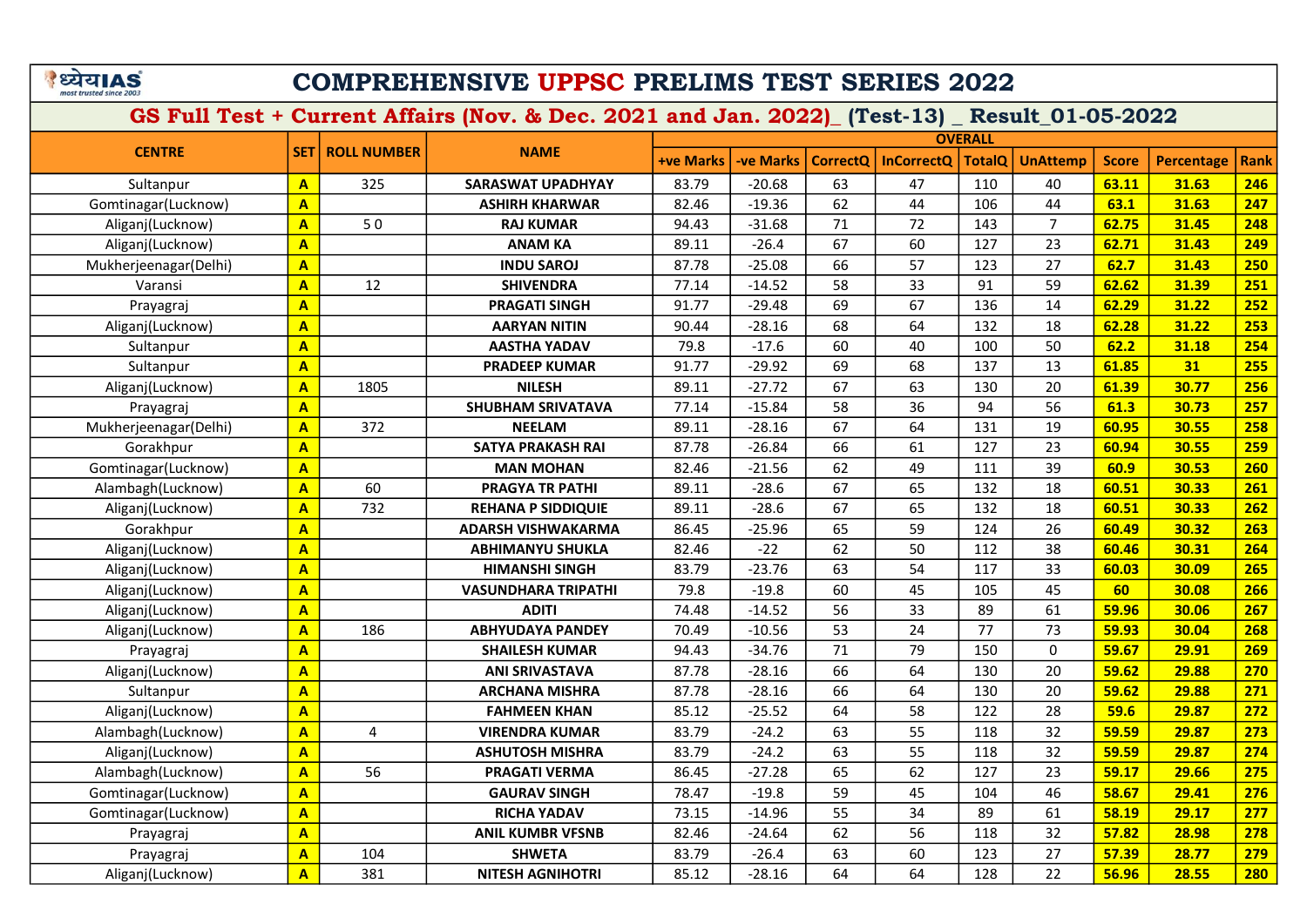# COMPREHENSIVE UPPSC PRELIMS TEST SERIES 2022

|                       |                         |                    |                           |                  |                  |                 |                   | <b>OVERALL</b> |                 |              |                   |             |
|-----------------------|-------------------------|--------------------|---------------------------|------------------|------------------|-----------------|-------------------|----------------|-----------------|--------------|-------------------|-------------|
| <b>CENTRE</b>         | <b>SET</b>              | <b>ROLL NUMBER</b> | <b>NAME</b>               | <b>+ve Marks</b> | <b>-ve Marks</b> | <b>CorrectO</b> | <b>InCorrectO</b> | <b>TotalQ</b>  | <b>UnAttemp</b> | <b>Score</b> | <b>Percentage</b> | <b>Rank</b> |
| Aliganj(Lucknow)      | $\overline{A}$          | 338                | <b>DILEEP KUMAR</b>       | 85.12            | $-28.16$         | 64              | 64                | 128            | 22              | 56.96        | 28.55             | 281         |
| Prayagraj             | $\overline{\mathbf{A}}$ |                    | <b>PUSHPANJALI</b>        | 86.45            | $-29.92$         | 65              | 68                | 133            | 17              | 56.53        | 28.34             | 282         |
| Gomtinagar(Lucknow)   | $\overline{\mathsf{A}}$ |                    | <b>NEHA YADAV</b>         | 79.8             | $-23.32$         | 60              | 53                | 113            | 37              | 56.48        | 28.31             | 283         |
| Prayagraj             | $\overline{\mathsf{A}}$ |                    | <b>SWETA</b>              | 78.47            | $-22$            | 59              | 50                | 109            | 41              | 56.47        | 28.31             | 284         |
| Aliganj(Lucknow)      | $\overline{\mathbf{A}}$ |                    | <b>NARENDRA MAURYA</b>    | 73.15            | $-16.72$         | 55              | 38                | 93             | 57              | 56.43        | 28.29             | 285         |
| Mukherjeenagar(Delhi) | $\overline{A}$          | 71                 | <b>SHIVA SHARMA</b>       | 83.79            | $-27.72$         | 63              | 63                | 126            | 24              | 56.07        | 28.11             | 286         |
| Aliganj(Lucknow)      | $\overline{\mathsf{A}}$ |                    | <b>DEEPAK KANAUJIA</b>    | 82.46            | $-26.4$          | 62              | 60                | 122            | 28              | 56.06        | 28.1              | 287         |
| Prayagraj             | $\overline{\mathsf{A}}$ |                    | <b>SACHIN YADAV</b>       | 74.48            | $-18.48$         | 56              | 42                | 98             | 52              | 56           | 28.07             | 288         |
| Prayagraj             | $\overline{\mathsf{A}}$ |                    | <b>SANT RAM SHAH</b>      | 86.45            | $-30.8$          | 65              | 70                | 135            | 15              | 55.65        | 27.89             | 289         |
| Prayagraj             | $\overline{\mathsf{A}}$ |                    | <b>ANKITA S</b>           | 79.8             | $-24.2$          | 60              | 55                | 115            | 35              | 55.6         | 27.87             | 290         |
| Mukherjeenagar(Delhi) | $\overline{\mathbf{A}}$ |                    | <b>VIKAS MAVI</b>         | 71.82            | $-16.72$         | 54              | 38                | 92             | 58              | 55.1         | 27.62             | 291         |
| Laxminagar(Delhi)     | $\overline{\mathbf{A}}$ |                    | <b>ABHISHEK YADAV</b>     | 67.83            | $-12.76$         | 51              | 29                | 80             | 70              | 55.07        | 27.6              | 292         |
| Aliganj(Lucknow)      | $\overline{\mathsf{A}}$ |                    | <b>ALKA VERMA</b>         | 83.79            | $-29.04$         | 63              | 66                | 129            | 21              | 54.75        | 27.44             | 293         |
| Gomtinagar(Lucknow)   | $\overline{\mathsf{A}}$ |                    | <b>AJITA MISHRA</b>       | 82.46            | $-27.72$         | 62              | 63                | 125            | 25              | 54.74        | 27.44             | 294         |
| Prayagraj             | $\overline{\mathbf{A}}$ |                    | <b>RAJ KUMAR</b>          | 82.46            | $-27.72$         | 62              | 63                | 125            | 25              | 54.74        | 27.44             | 295         |
| Aliganj(Lucknow)      | $\overline{\mathsf{A}}$ | 601                | <b>SACHIN KUMAR</b>       | 75.81            | $-21.12$         | 57              | 48                | 105            | 45              | 54.69        | 27.41             | 296         |
| Aliganj(Lucknow)      | $\overline{\mathbf{A}}$ | 1071               | <b>SAURABH KUMAR</b>      | 77.14            | $-22.88$         | 58              | 52                | 110            | 40              | 54.26        | 27.2              | 297         |
| Sultanpur             | $\overline{\mathbf{A}}$ |                    | <b>ASIF KHAN</b>          | 70.49            | $-16.28$         | 53              | 37                | 90             | 60              | 54.21        | 27.17             | 298         |
| Mukherjeenagar(Delhi) | $\overline{A}$          | 77                 | <b>ANAND MISHRA</b>       | 75.81            | $-22$            | 57              | 50                | 107            | 43              | 53.81        | 26.97             | 299         |
| Gomtinagar(Lucknow)   | $\overline{\mathbf{A}}$ |                    | <b>MANSHI MISHRA</b>      | 74.48            | $-20.68$         | 56              | 47                | 103            | 47              | 53.8         | 26.97             | 300         |
| Aliganj(Lucknow)      | $\overline{\mathbf{A}}$ |                    | <b>NEELAM SINGH</b>       | 79.8             | $-26.4$          | 60              | 60                | 120            | 30              | 53.4         | 26.77             | 301         |
| Prayagraj             | A                       |                    | <b>ROHIT SINGH</b>        | 78.47            | $-25.08$         | 59              | 57                | 116            | 34              | 53.39        | 26.76             | 302         |
| Prayagraj             | $\overline{\mathbf{A}}$ |                    | POOJA YADAV               | 75.81            | $-22.44$         | 57              | 51                | 108            | 42              | 53.37        | 26.75             | 303         |
| Mukherjeenagar(Delhi) | $\overline{A}$          | 389                | <b>MANGALEHS</b>          | 73.15            | $-19.8$          | 55              | 45                | 100            | 50              | 53.35        | 26.74             | 304         |
| Mukherjeenagar(Delhi) | $\overline{\mathsf{A}}$ | 364                | <b>SUNIL KUMAR PANDEY</b> | 66.5             | $-13.2$          | 50              | 30                | 80             | 70              | 53.3         | 26.72             | 305         |
| Varansi               | $\overline{\mathbf{A}}$ | $\mathbf 1$        | <b>SATISH KUMAR</b>       | 63.84            | $-10.56$         | 48              | 24                | 72             | 78              | 53.28        | 26.71             | 306         |
| Kanpur                | $\overline{\mathsf{A}}$ |                    | <b>ASHISH SHARMA</b>      | 87.78            | $-34.76$         | 66              | 79                | 145            | 5               | 53.02        | 26.58             | 307         |
| Aliganj(Lucknow)      | $\overline{\mathbf{A}}$ | 1949               | <b>BHOOPENDRA</b>         | 85.12            | $-32.56$         | 64              | 74                | 138            | 12              | 52.56        | 26.35             | 308         |
| Aliganj(Lucknow)      | $\overline{\mathsf{A}}$ |                    | <b>RAJAT VERMA</b>        | 77.14            | $-24.64$         | 58              | 56                | 114            | 36              | 52.5         | 26.32             | <b>309</b>  |
| Aliganj(Lucknow)      | $\overline{\mathsf{A}}$ |                    | <b>SAURAV TIWARI</b>      | 70.49            | $-18.48$         | 53              | 42                | 95             | 55              | 52.01        | 26.07             | 310         |
| Prayagraj             | $\overline{\mathsf{A}}$ |                    | <b>SUJIT KUMAR YADAV</b>  | 58.52            | $-6.6$           | 44              | 15                | 59             | 91              | 51.92        | 26.03             | 311         |
| Prayagraj             | $\overline{\mathsf{A}}$ |                    | <b>ASHOK JAISWAL</b>      | 83.79            | $-32.12$         | 63              | 73                | 136            | 14              | 51.67        | 25.9              | 312         |
| Prayagraj             | $\overline{A}$          | 354                | <b>NAGMA</b>              | 79.8             | $-28.16$         | 60              | 64                | 124            | 26              | 51.64        | 25.88             | 313         |
| Aliganj(Lucknow)      | $\overline{\mathsf{A}}$ | 185                | <b>PRASHANT PATEL</b>     | 82.46            | $-31.24$         | 62              | 71                | 133            | 17              | 51.22        | 25.67             | 314         |
| Alambagh(Lucknow)     | $\overline{\mathsf{A}}$ | 5                  | <b>SHEETAL</b>            | 81.13            | $-29.92$         | 61              | 68                | 129            | 21              | 51.21        | 25.67             | 315         |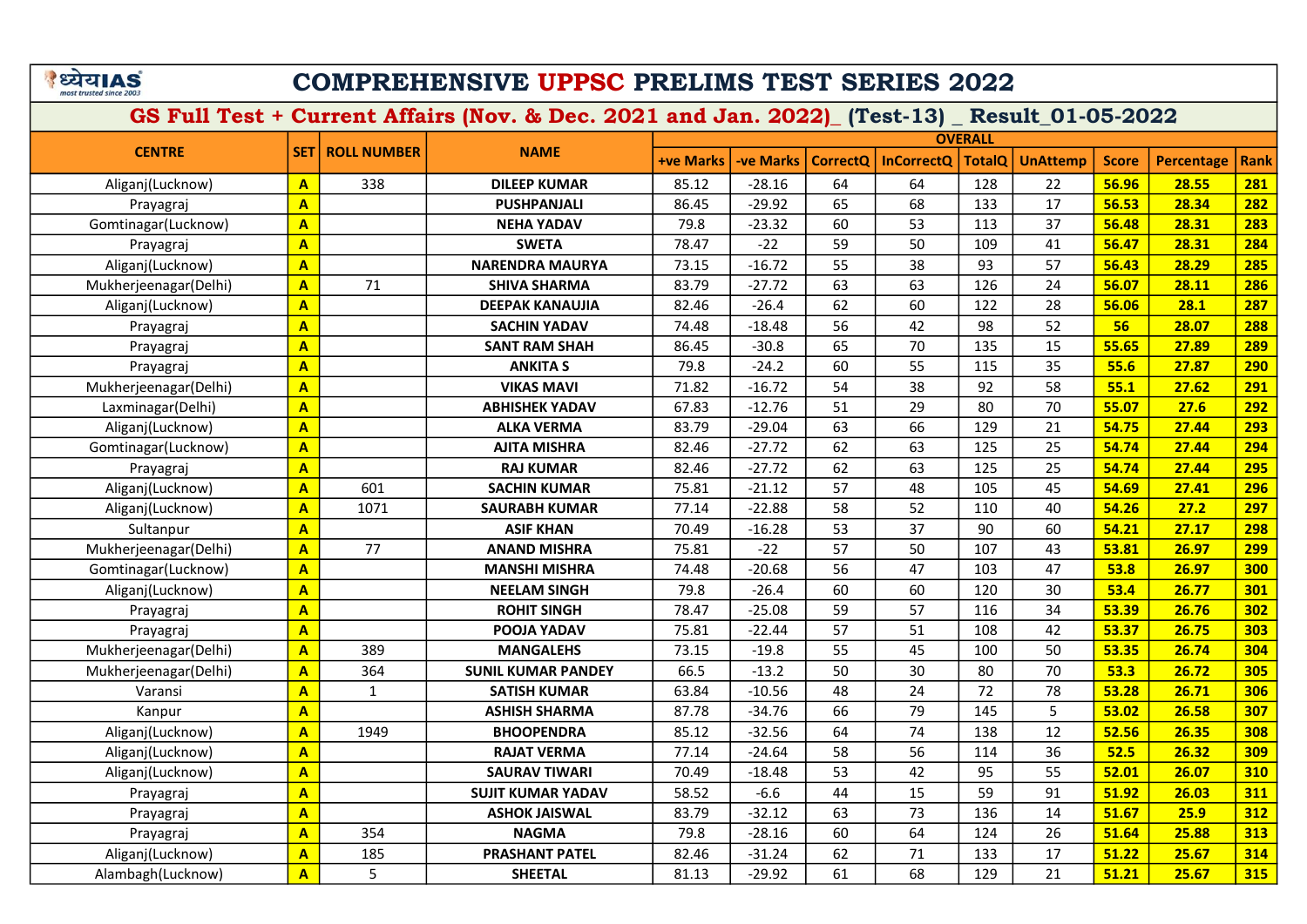# COMPREHENSIVE UPPSC PRELIMS TEST SERIES 2022

|                       |                         |                    |                            |                  |                  |                 |                   | <b>OVERALL</b> |                 |              |                   |             |
|-----------------------|-------------------------|--------------------|----------------------------|------------------|------------------|-----------------|-------------------|----------------|-----------------|--------------|-------------------|-------------|
| <b>CENTRE</b>         | <b>SET</b>              | <b>ROLL NUMBER</b> | <b>NAME</b>                | <b>+ve Marks</b> | <b>-ve Marks</b> | <b>CorrectQ</b> | <b>InCorrectQ</b> | <b>TotalQ</b>  | <b>UnAttemp</b> | <b>Score</b> | <b>Percentage</b> | <b>Rank</b> |
| Aliganj(Lucknow)      | $\mathbf{A}$            |                    | <b>KAMLESH KUMAR</b>       | 78.47            | $-27.28$         | 59              | 62                | 121            | 29              | 51.19        | 25.66             | 316         |
| Aliganj(Lucknow)      | $\mathbf{A}$            |                    | <b>SHIKHAR SINGH</b>       | 81.13            | $-30.36$         | 61              | 69                | 130            | 20              | 50.77        | 25.45             | 317         |
| Aliganj(Lucknow)      | $\mathbf{A}$            | 217                | <b>NARENDRA KUMAR OJHA</b> | 71.82            | $-21.12$         | 54              | 48                | 102            | 48              | 50.7         | 25.41             | 318         |
| Mukherjeenagar(Delhi) | $\mathbf{A}$            | 483                | <b>RACHNA SHARMA</b>       | 81.13            | $-30.8$          | 61              | 70                | 131            | 19              | 50.33        | 25.23             | 319         |
| Mukherjeenagar(Delhi) | $\mathbf{A}$            | 368                | <b>REENA JAISWARA</b>      | 81.13            | $-31.24$         | 61              | 71                | 132            | 18              | 49.89        | 25.01             | 320         |
| Aliganj(Lucknow)      | $\overline{\mathbf{A}}$ |                    | <b>PRANJAL SINGH</b>       | 79.8             | $-29.92$         | 60              | 68                | 128            | 22              | 49.88        | 25                | 321         |
| Sultanpur             | $\mathbf{A}$            |                    | PANKAJ DWIVEDI             | 78.47            | $-28.6$          | 59              | 65                | 124            | 26              | 49.87        | 25                | 322         |
| Alambagh(Lucknow)     | $\mathbf{A}$            | 9                  | <b>VIPNESH SINGH</b>       | 73.15            | $-23.32$         | 55              | 53                | 108            | 42              | 49.83        | 24.98             | 323         |
| Prayagraj             | $\mathbf{A}$            |                    | <b>PRAVEEN KR MAURYA</b>   | 81.13            | $-31.68$         | 61              | 72                | 133            | 17              | 49.45        | 24.79             | 324         |
| Aliganj(Lucknow)      | $\overline{\mathbf{A}}$ |                    | <b>MANISHA SINGH</b>       | 74.48            | $-25.08$         | 56              | 57                | 113            | 37              | 49.4         | 24.76             | 325         |
| Prayagraj             | $\overline{\mathbf{A}}$ |                    | <b>ABHAY</b>               | 79.8             | $-30.8$          | 60              | 70                | 130            | 20              | 49           | 24.56             | 326         |
| Aliganj(Lucknow)      | $\mathbf{A}$            |                    | <b>RANA PRATAP</b>         | 78.47            | $-29.92$         | 59              | 68                | 127            | 23              | 48.55        | 24.34             | 327         |
| Gomtinagar(Lucknow)   | $\overline{\mathbf{A}}$ |                    | <b>AKANKSHA</b>            | 75.81            | $-27.28$         | 57              | 62                | 119            | 31              | 48.53        | 24.33             | 328         |
| Prayagraj             | $\overline{\mathbf{A}}$ |                    | <b>RAMKARAN GUPTA</b>      | 75.81            | $-27.28$         | 57              | 62                | 119            | 31              | 48.53        | 24.33             | <b>329</b>  |
| Aliganj(Lucknow)      | $\overline{\mathbf{A}}$ | 208                | <b>ABHINAV RAJVANSHI</b>   | 74.48            | $-25.96$         | 56              | 59                | 115            | 35              | 48.52        | 24.32             | 330         |
| Prayagraj             | $\overline{\mathbf{A}}$ |                    | <b>KRISHNA KUMAR</b>       | 74.48            | $-25.96$         | 56              | 59                | 115            | 35              | 48.52        | 24.32             | 331         |
| Prayagraj             | $\overline{\mathbf{A}}$ | 420                | <b>AADITYA KUMAR</b>       | 73.15            | $-24.64$         | 55              | 56                | 111            | 39              | 48.51        | 24.32             | 332         |
| Varansi               | $\overline{\mathbf{A}}$ | $\overline{7}$     | <b>AMIT KUMAR</b>          | 67.83            | $-19.36$         | 51              | 44                | 95             | 55              | 48.47        | 24.3              | 333         |
| Aliganj(Lucknow)      | $\overline{\mathbf{A}}$ |                    | <b>ANAMIKA SINGH</b>       | 77.14            | $-29.04$         | 58              | 66                | 124            | 26              | 48.1         | 24.11             | 334         |
| Prayagraj             | $\overline{\mathbf{A}}$ | 415                | <b>ABHISHEK CHAUBEY</b>    | 67.83            | $-19.8$          | 51              | 45                | 96             | 54              | 48.03        | 24.08             | 335         |
| Prayagraj             | $\mathbf{A}$            |                    | <b>AMRITA SINGH</b>        | 82.46            | $-34.76$         | 62              | 79                | 141            | 9               | 47.7         | 23.91             | 336         |
| Aliganj(Lucknow)      | $\overline{\mathbf{A}}$ | 657                | <b>UPASNA SINGH</b>        | 70.49            | $-22.88$         | 53              | 52                | 105            | 45              | 47.61        | 23.86             | 337         |
| Alambagh(Lucknow)     | $\mathbf{A}$            | 34                 | <b>SHALINI PATEL</b>       | 69.16            | $-21.56$         | 52              | 49                | 101            | 49              | 47.6         | 23.86             | 338         |
| Gomtinagar(Lucknow)   | $\mathbf{A}$            |                    | <b>NIKKI KUMARI</b>        | 69.16            | $-21.56$         | 52              | 49                | 101            | 49              | 47.6         | 23.86             | 339         |
| Mukherjeenagar(Delhi) | $\overline{A}$          | 2200019            | <b>AKANSHA</b>             | 61.18            | $-13.64$         | 46              | 31                | 77             | 73              | 47.54        | 23.83             | 340         |
| Alambagh(Lucknow)     | $\overline{\mathbf{A}}$ | 8                  | <b>SANDESH KUMAR</b>       | 78.47            | $-31.24$         | 59              | 71                | 130            | 20              | 47.23        | 23.67             | 341         |
| Gomtinagar(Lucknow)   | $\mathbf{A}$            |                    | <b>AMRESH KUMAR</b>        | 69.16            | $-22$            | 52              | 50                | 102            | 48              | 47.16        | 23.64             | 342         |
| Aliganj(Lucknow)      | $\overline{\mathbf{A}}$ |                    | ANKULYADAV                 | 78.47            | $-31.68$         | 59              | 72                | 131            | 19              | 46.79        | 23.45             | 343         |
| Prayagraj             | $\mathbf{A}$            |                    | <b>SHEPHALI KRISINBN</b>   | 78.47            | $-31.68$         | 59              | 72                | 131            | 19              | 46.79        | 23.45             | 344         |
| Prayagraj             | $\overline{\mathbf{A}}$ | 12                 | <b>ANNU PANDE Y</b>        | 75.81            | $-29.04$         | 57              | 66                | 123            | 27              | 46.77        | 23.44             | 345         |
| Aliganj(Lucknow)      | $\overline{\mathbf{A}}$ |                    | <b>GARIMA TRIVEDI</b>      | 71.82            | $-25.08$         | 54              | 57                | 111            | 39              | 46.74        | 23.43             | 346         |
| Aliganj(Lucknow)      | $\mathbf{A}$            |                    | <b>ALOK KUMAR SINGH</b>    | 65.17            | $-18.48$         | 49              | 42                | 91             | 59              | 46.69        | 23.4              | 347         |
| Alambagh(Lucknow)     | $\overline{\mathbf{A}}$ | 52                 | <b>MRAANUJAI</b>           | 79.8             | $-33.44$         | 60              | 76                | 136            | 14              | 46.36        | 23.24             | 348         |
| Aliganj(Lucknow)      | $\overline{\mathbf{A}}$ |                    | <b>RAHUL CHAUHAN</b>       | 78.47            | $-32.12$         | 59              | 73                | 132            | 18              | 46.35        | 23.23             | 349         |
| Prayagraj             | $\overline{\mathbf{A}}$ | 614                | <b>RAM KUMAR SINGH</b>     | 71.82            | $-25.52$         | 54              | 58                | 112            | 38              | 46.3         | 23.21             | 350         |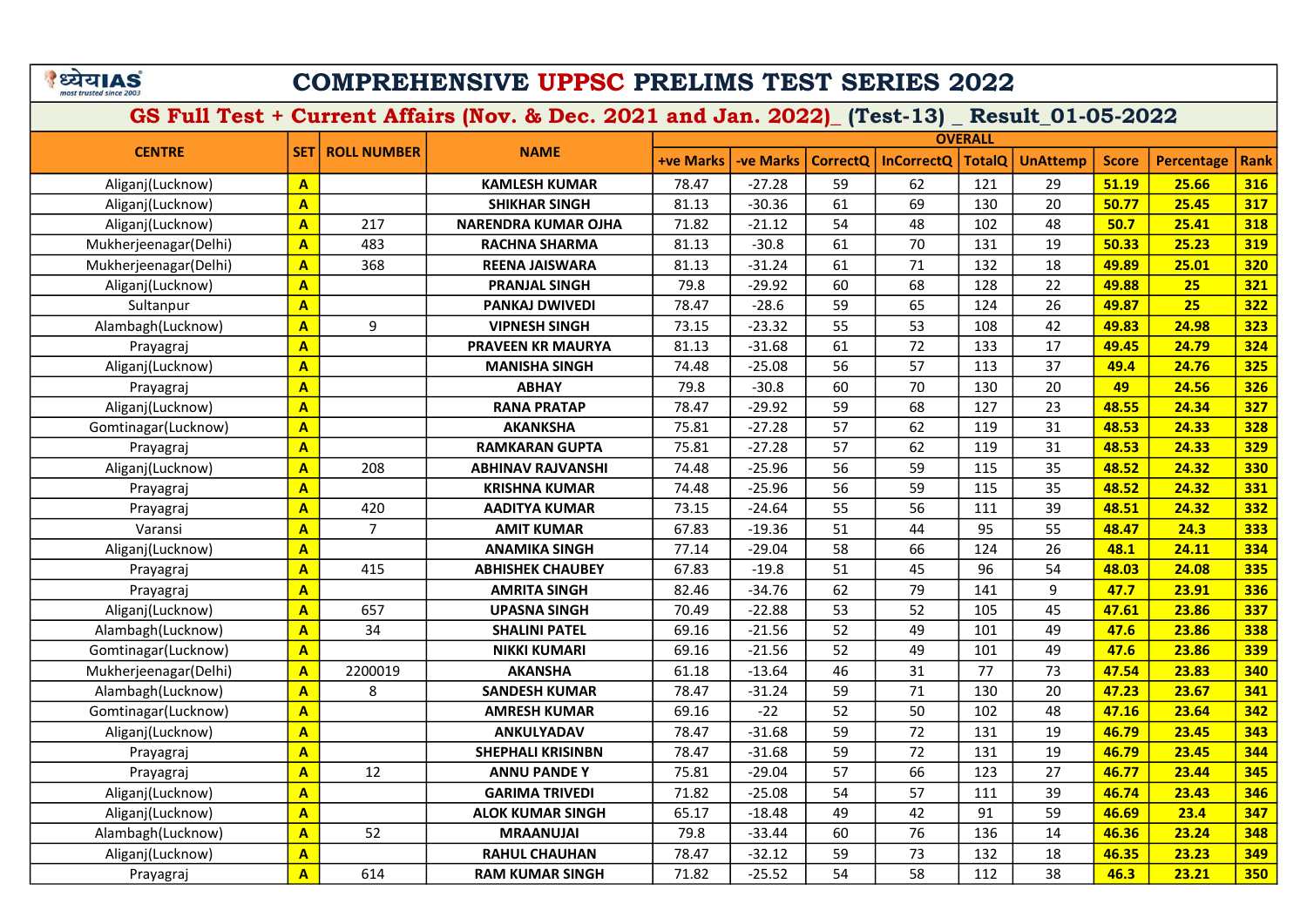### COMPREHENSIVE UPPSC PRELIMS TEST SERIES 2022

|                       |                         |                          |                              |                  |                  |                 |                   | <b>OVERALL</b> |                 |              |                   |             |
|-----------------------|-------------------------|--------------------------|------------------------------|------------------|------------------|-----------------|-------------------|----------------|-----------------|--------------|-------------------|-------------|
| <b>CENTRE</b>         |                         | <b>SET   ROLL NUMBER</b> | <b>NAME</b>                  | <b>+ve Marks</b> | <b>-ve Marks</b> | <b>CorrectQ</b> | <b>InCorrectQ</b> | <b>TotalQ</b>  | <b>UnAttemp</b> | <b>Score</b> | <b>Percentage</b> | <b>Rank</b> |
| Alambagh(Lucknow)     | $\mathbf{A}$            | 57                       | <b>ANKIT TIWARI</b>          | 67.83            | $-21.56$         | 51              | 49                | 100            | 50              | 46.27        | 23.19             | 351         |
| Gomtinagar(Lucknow)   | $\overline{\mathbf{A}}$ |                          | <b>ANUGRAH</b>               | 70.49            | $-24.64$         | 53              | 56                | 109            | 41              | 45.85        | 22.98             | 352         |
| Prayagraj             | $\overline{\mathbf{A}}$ |                          | <b>DINESH YBDBV</b>          | 78.47            | $-33$            | 59              | 75                | 134            | 16              | 45.47        | 22.79             | 353         |
| Sultanpur             | $\overline{\mathbf{A}}$ | 338                      | <b>ROSHANI TIWARI</b>        | 77.14            | $-31.68$         | 58              | 72                | 130            | 20              | 45.46        | 22.79             | 354         |
| Prayagraj             | $\overline{\mathbf{A}}$ |                          | <b>ASHUTOSH KUMAR</b>        | 70.49            | $-25.08$         | 53              | 57                | 110            | 40              | 45.41        | 22.76             | 355         |
| Sultanpur             | $\overline{\mathsf{A}}$ | 116                      | <b>ARCHIT GUPTA</b>          | 61.18            | $-15.84$         | 46              | 36                | 82             | 68              | 45.34        | 22.73             | 356         |
| Aliganj(Lucknow)      | $\overline{\mathbf{A}}$ | 195                      | PRATAP DHIRENDRA KUMAR       | 79.8             | $-34.76$         | 60              | 79                | 139            | 11              | 45.04        | 22.58             | 357         |
| Prayagraj             | $\overline{\mathbf{A}}$ |                          | <b>ANKIT RAJ</b>             | 74.48            | $-29.48$         | 56              | 67                | 123            | 27              | 45           | 22.56             | 358         |
| Prayagraj             | $\overline{\mathbf{A}}$ |                          | <b>NITEEN KUMAR</b>          | 67.83            | $-22.88$         | 51              | 52                | 103            | 47              | 44.95        | 22.53             | <b>359</b>  |
| Prayagraj             | $\overline{\mathbf{A}}$ |                          | <b>MOHD SHARIF</b>           | 66.5             | $-21.56$         | 50              | 49                | 99             | 51              | 44.94        | 22.53             | 360         |
| Prayagraj             | $\overline{\mathbf{A}}$ |                          | <b>PRAGYA SHUKLA</b>         | 73.15            | $-28.6$          | 55              | 65                | 120            | 30              | 44.55        | 22.33             | 361         |
| Prayagraj             | $\overline{A}$          |                          | <b>SANJAY BHARTI</b>         | 77.14            | $-33$            | 58              | 75                | 133            | 17              | 44.14        | 22.13             | 362         |
| Kanpur                | $\overline{\mathbf{A}}$ |                          | <b>RAJAT RAJPOOT</b>         | 75.81            | $-31.68$         | 57              | 72                | 129            | 21              | 44.13        | 22.12             | 363         |
| Alambagh(Lucknow)     | $\overline{\mathbf{A}}$ | 25                       | <b>ANKITA RAWAT</b>          | 62.51            | $-18.48$         | 47              | 42                | 89             | 61              | 44.03        | 22.07             | 364         |
| Aliganj(Lucknow)      | $\mathbf{A}$            | 235                      | <b>RAKESH KUMAR</b>          | 59.85            | $-15.84$         | 45              | 36                | 81             | 69              | 44.01        | 22.06             | 365         |
| Noida                 | $\overline{\mathbf{A}}$ |                          | <b>AKRITI</b>                | 54.53            | $-10.56$         | 41              | 24                | 65             | 85              | 43.97        | 22.04             | 366         |
| Aliganj(Lucknow)      | $\mathbf{A}$            |                          | <b>RISHABH TIWARI</b>        | 63.84            | $-20.24$         | 48              | 46                | 94             | 56              | 43.6         | 21.85             | 367         |
| Prayagraj             | $\overline{\mathbf{A}}$ |                          | <b>VAISHALI RAWAT</b>        | 59.85            | $-16.28$         | 45              | 37                | 82             | 68              | 43.57        | 21.84             | 368         |
| Aliganj(Lucknow)      | $\overline{\mathbf{A}}$ |                          | <b>VIJAY SINGH</b>           | 70.49            | $-27.28$         | 53              | 62                | 115            | 35              | 43.21        | 21.66             | 369         |
| Aliganj(Lucknow)      | $\mathbf{A}$            |                          | <b>DEEPANKER SINGH</b>       | 61.18            | $-18.04$         | 46              | 41                | 87             | 63              | 43.14        | 21.62             | 370         |
| Alambagh(Lucknow)     | $\overline{\mathbf{A}}$ | 50                       | <b>DHANANJAY TRIPATHI</b>    | 58.52            | $-15.4$          | 44              | 35                | 79             | 71              | 43.12        | 21.61             | 371         |
| Alambagh(Lucknow)     | $\overline{\mathbf{A}}$ | 42                       | <b>AKHILESH KUMAR PATHAK</b> | 65.17            | $-22.44$         | 49              | 51                | 100            | 50              | 42.73        | 21.42             | 372         |
| Aliganj(Lucknow)      | $\overline{\mathbf{A}}$ | 722                      | <b>PRATAP KUMAR</b>          | 51.87            | $-9.24$          | 39              | 21                | 60             | 90              | 42.63        | 21.37             | 373         |
| Prayagraj             | $\overline{\mathbf{A}}$ |                          | <b>POORVI KASHYAP</b>        | 78.47            | $-36.08$         | 59              | 82                | 141            | 9               | 42.39        | 21.25             | 374         |
| Mukherjeenagar(Delhi) | $\overline{\mathsf{A}}$ |                          | <b>AADESH YADAV</b>          | 75.81            | $-33.88$         | 57              | 77                | 134            | 16              | 41.93        | 21.02             | 375         |
| Prayagraj             | $\overline{\mathbf{A}}$ | 4                        | <b>AVANTIKA MADDHESHIYA</b>  | 74.48            | $-32.56$         | 56              | 74                | 130            | 20              | 41.92        | 21.01             | 376         |
| Aliganj(Lucknow)      | $\overline{\mathbf{A}}$ |                          | <b>VED PRAKASH</b>           | 75.81            | $-34.76$         | 57              | 79                | 136            | 14              | 41.05        | 20.58             | 377         |
| Gomtinagar(Lucknow)   | $\overline{\mathbf{A}}$ |                          | <b>AKASH SRIVASTAV</b>       | 69.16            | $-28.16$         | 52              | 64                | 116            | 34              | 41           | 20.55             | 378         |
| Prayagraj             | $\mathbf{A}$            |                          | <b>RUCHI CHAUHAN</b>         | 67.83            | $-26.84$         | 51              | 61                | 112            | 38              | 40.99        | 20.55             | 379         |
| Gomtinagar(Lucknow)   | $\overline{\mathbf{A}}$ |                          | <b>SHRETA SINGH</b>          | 63.84            | $-22.88$         | 48              | 52                | 100            | 50              | 40.96        | 20.53             | 380         |
| Gomtinagar(Lucknow)   | $\overline{\mathbf{A}}$ |                          | <b>AKHILESHWAR MISHRA</b>    | 59.85            | $-18.92$         | 45              | 43                | 88             | 62              | 40.93        | 20.52             | 381         |
| Prayagraj             | $\mathbf{A}$            |                          | <b>ARYAN</b>                 | 67.83            | $-27.28$         | 51              | 62                | 113            | 37              | 40.55        | 20.33             | 382         |
| Alambagh(Lucknow)     | $\overline{\mathbf{A}}$ | 21                       | <b>RAM SANEHI</b>            | 63.84            | $-23.76$         | 48              | 54                | 102            | 48              | 40.08        | 20.09             | 383         |
| Gomtinagar(Lucknow)   | $\overline{\mathbf{A}}$ |                          | <b>DEEPIKA PANDEY</b>        | 71.82            | $-32.12$         | 54              | 73                | 127            | 23              | 39.7         | <b>19.9</b>       | 384         |
| Prayagraj             | $\overline{\mathbf{A}}$ |                          | <b>RAJEEV SHUKLB</b>         | 66.5             | $-26.84$         | 50              | 61                | 111            | 39              | 39.66        | 19.88             | 385         |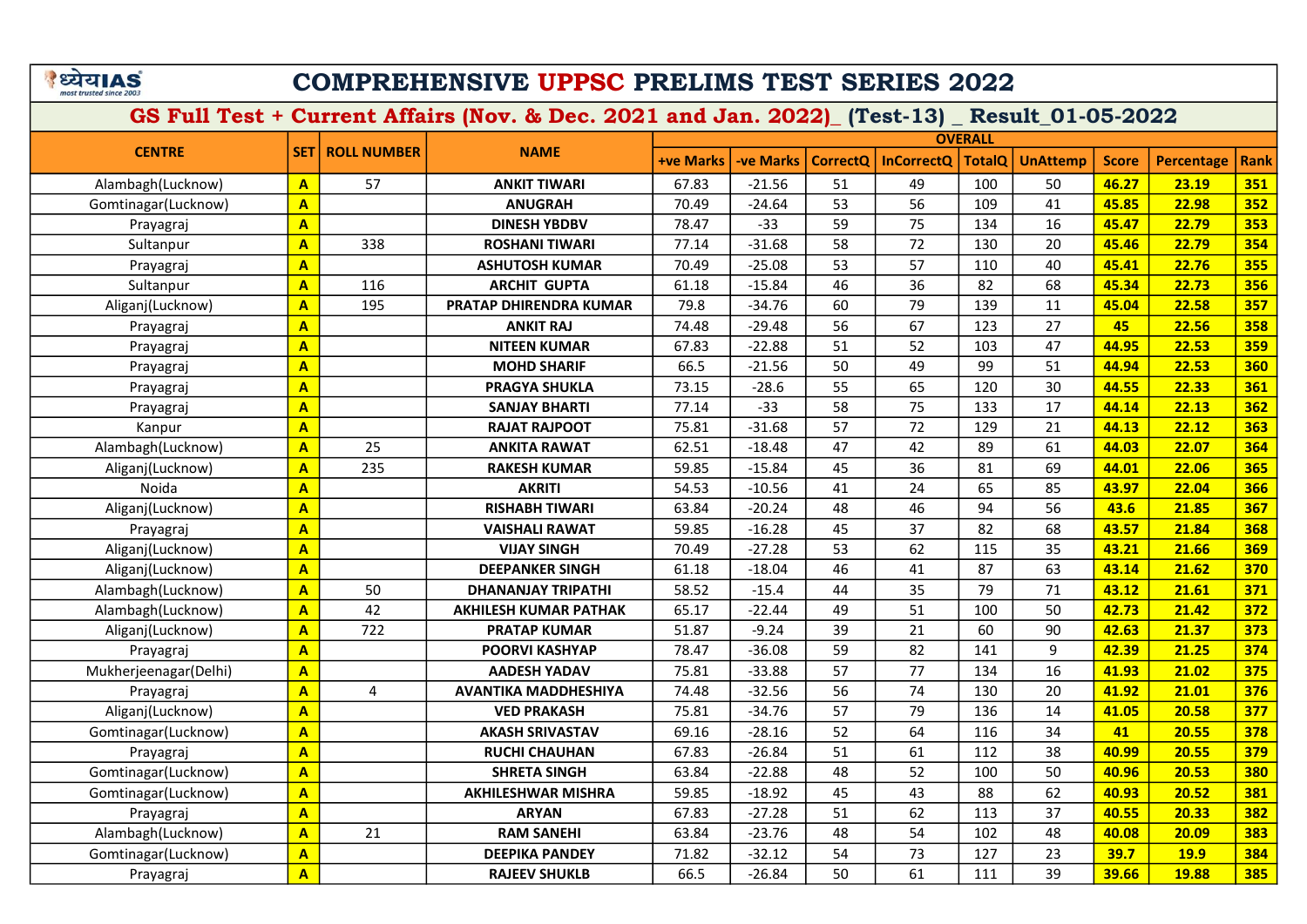# COMPREHENSIVE UPPSC PRELIMS TEST SERIES 2022

|                       |                         | <b>ROLL NUMBER</b> | <b>NAME</b>               | <b>OVERALL</b>   |                 |                 |                   |               |                 |              |                   |             |  |
|-----------------------|-------------------------|--------------------|---------------------------|------------------|-----------------|-----------------|-------------------|---------------|-----------------|--------------|-------------------|-------------|--|
| <b>CENTRE</b>         | <b>SET</b>              |                    |                           | <b>+ve Marks</b> | <b>ve Marks</b> | <b>CorrectQ</b> | <b>InCorrectQ</b> | <b>TotalQ</b> | <b>UnAttemp</b> | <b>Score</b> | <b>Percentage</b> | <b>Rank</b> |  |
| Prayagraj             | $\mathbf{A}$            |                    | <b>RAJENDRA SHNGH</b>     | 75.81            | $-36.52$        | 57              | 83                | 140           | 10              | 39.29        | 19.69             | 386         |  |
| Mukherjeenagar(Delhi) | $\overline{\mathbf{A}}$ |                    | <b>ARTI DUBEY</b>         | 73.15            | $-33.88$        | 55              | 77                | 132           | 18              | 39.27        | 19.68             | 387         |  |
| Prayagraj             | $\overline{\mathbf{A}}$ |                    | <b>NIHAL KUMAR SHUKLA</b> | 70.49            | $-31.24$        | 53              | 71                | 124           | 26              | 39.25        | 19.67             | 388         |  |
| Aliganj(Lucknow)      | $\overline{A}$          | 110                | <b>SIMRAN MISHRA</b>      | 61.18            | $-22$           | 46              | 50                | 96            | 54              | 39.18        | 19.64             | 389         |  |
| Prayagraj             | $\overline{\mathbf{A}}$ | 5                  | <b>ANKUR SRIVASTAV</b>    | 46.55            | $-7.48$         | 35              | 17                | 52            | 98              | 39.07        | 19.58             | 390         |  |
| Prayagraj             | $\overline{A}$          | 73                 | <b>ASHUTOSH YADAV</b>     | 70.49            | $-31.68$        | 53              | 72                | 125           | 25              | 38.81        | 19.45             | 391         |  |
| Aliganj(Lucknow)      | $\overline{\mathbf{A}}$ |                    | <b>SHIVAM</b>             | 57.19            | $-18.48$        | 43              | 42                | 85            | 65              | 38.71        | 19.4              | 392         |  |
| Varansi               | $\overline{\mathbf{A}}$ | 14                 | <b>RATNA</b>              | 73.15            | $-34.76$        | 55              | 79                | 134           | 16              | 38.39        | 19.24             | 393         |  |
| Aliganj(Lucknow)      | $\overline{A}$          | 229                | <b>LUCKYSINGH</b>         | 63.84            | $-25.52$        | 48              | 58                | 106           | 44              | 38.32        | 19.21             | 394         |  |
| Noida                 | $\overline{\mathbf{A}}$ |                    | <b>AAVESH KUMAR</b>       | 58.52            | $-20.24$        | 44              | 46                | 90            | 60              | 38.28        | 19.19             | 395         |  |
| Gomtinagar(Lucknow)   | $\overline{A}$          |                    | <b>SANDHYA SHARMA</b>     | 58.52            | $-20.68$        | 44              | 47                | 91            | 59              | 37.84        | 18.97             | 396         |  |
| Gomtinagar(Lucknow)   | $\overline{\mathbf{A}}$ |                    | <b>NEELU FUPSA</b>        | 49.21            | $-11.44$        | 37              | 26                | 63            | 87              | 37.77        | 18.93             | 397         |  |
| Alambagh(Lucknow)     | $\overline{\mathbf{A}}$ | 38                 | <b>ASHOK KUMAR</b>        | 67.83            | $-30.36$        | 51              | 69                | 120           | 30              | 37.47        | 18.78             | 398         |  |
| Aliganj(Lucknow)      | $\overline{\mathbf{A}}$ |                    | <b>GUNJANKUMARI</b>       | 66.5             | $-29.04$        | 50              | 66                | 116           | 34              | 37.46        | 18.78             | 399         |  |
| Aliganj(Lucknow)      | $\overline{A}$          | 32                 | <b>PRABHAKAR</b>          | 54.53            | $-17.16$        | 41              | 39                | 80            | 70              | 37.37        | 18.73             | 400         |  |
| Prayagraj             | $\overline{\mathbf{A}}$ |                    | <b>SAURABH JAISWAL</b>    | 61.18            | $-24.2$         | 46              | 55                | 101           | 49              | 36.98        | 18.54             | 401         |  |
| Mukherjeenagar(Delhi) | $\overline{\mathbf{A}}$ | 107                | <b>RAHUL RAWAL</b>        | 77.14            | $-40.48$        | 58              | 92                | 150           | $\mathbf{0}$    | 36.66        | 18.38             | 402         |  |
| Mukherjeenagar(Delhi) | $\overline{\mathbf{A}}$ | 63                 | YASHVARDHAN SINGH         | 61.18            | $-24.64$        | 46              | 56                | 102           | 48              | 36.54        | 18.32             | 403         |  |
| Prayagraj             | $\overline{\mathbf{A}}$ | 379                | <b>SUKRITI SRIVASTAVA</b> | 69.16            | $-33$           | 52              | 75                | 127           | 23              | 36.16        | 18.13             | 404         |  |
| Alambagh(Lucknow)     | $\overline{A}$          | 49                 | <b>DIGVIJAY SINGH</b>     | 66.5             | $-30.36$        | 50              | 69                | 119           | 31              | 36.14        | 18.12             | 405         |  |
| Prayagraj             | $\overline{\mathbf{A}}$ |                    | <b>SHARAD KUMAR YADAV</b> | 59.85            | $-23.76$        | 45              | 54                | 99            | 51              | 36.09        | 18.09             | 406         |  |
| Prayagraj             | A                       | 96                 | <b>RAKSHA PARIHAR</b>     | 57.19            | $-21.12$        | 43              | 48                | 91            | 59              | 36.07        | 18.08             | 407         |  |
| Alambagh(Lucknow)     | $\overline{\mathbf{A}}$ | 61                 | <b>SARITA MAURYA</b>      | 53.2             | $-17.16$        | 40              | 39                | 79            | 71              | 36.04        | 18.07             | 408         |  |
| Aliganj(Lucknow)      | $\overline{\mathbf{A}}$ | 962                | <b>BHANU JOSHI</b>        | 62.51            | $-26.84$        | 47              | 61                | 108           | 42              | 35.67        | 17.88             | 409         |  |
| Prayagraj             | $\overline{\mathsf{A}}$ |                    | <b>PRIYA SINGH</b>        | 58.52            | $-22.88$        | 44              | 52                | 96            | 54              | 35.64        | 17.86             | 410         |  |
| Alambagh(Lucknow)     | A                       | 48                 | <b>ABHISHEK PANDEY</b>    | 57.19            | $-21.56$        | 43              | 49                | 92            | 58              | 35.63        | 17.86             | 411         |  |
| Mukherjeenagar(Delhi) | $\overline{\mathbf{A}}$ |                    | <b>SHARAD KUMAR BHATT</b> | 55.86            | $-20.24$        | 42              | 46                | 88            | 62              | 35.62        | 17.85             | 412         |  |
| Gomtinagar(Lucknow)   | $\overline{\mathbf{A}}$ |                    | <b>SHIVANI SINGH</b>      | 43.89            | $-8.36$         | 33              | 19                | 52            | 98              | 35.53        | 17.81             | 413         |  |
| Alambagh(Lucknow)     | $\overline{\mathbf{A}}$ | 3                  | <b>SHAILY SINGH</b>       | 63.84            | $-28.6$         | 48              | 65                | 113           | 37              | 35.24        | 17.66             | 414         |  |
| Mukherjeenagar(Delhi) | $\overline{\mathbf{A}}$ | 87                 | <b>GAURAV SINGH</b>       | 61.18            | $-25.96$        | 46              | 59                | 105           | 45              | 35.22        | 17.65             | 415         |  |
| Prayagraj             | $\overline{\mathbf{A}}$ |                    | <b>HUMA KHAN</b>          | 66.5             | $-31.68$        | 50              | 72                | 122           | 28              | 34.82        | 17.45             | 416         |  |
| Alambagh(Lucknow)     | $\mathbf{A}$            | 46                 | <b>REETA BHARTI</b>       | 61.18            | $-26.84$        | 46              | 61                | 107           | 43              | 34.34        | 17.21             | 417         |  |
| Alambagh(Lucknow)     | $\overline{\mathbf{A}}$ | 64                 | <b>PIYUSH PUSHJAR</b>     | 59.85            | $-25.52$        | 45              | 58                | 103           | 47              | 34.33        | 17.21             | 418         |  |
| Gorakhpur             | $\mathbf{A}$            |                    | <b>NEETESH KUMAR</b>      | 66.5             | $-32.56$        | 50              | 74                | 124           | 26              | 33.94        | 17.01             | 419         |  |
| Prayagraj             | $\overline{\mathsf{A}}$ |                    | <b>NISHANT GUPTA</b>      | 53.2             | $-19.36$        | 40              | 44                | 84            | 66              | 33.84        | 16.96             | 420         |  |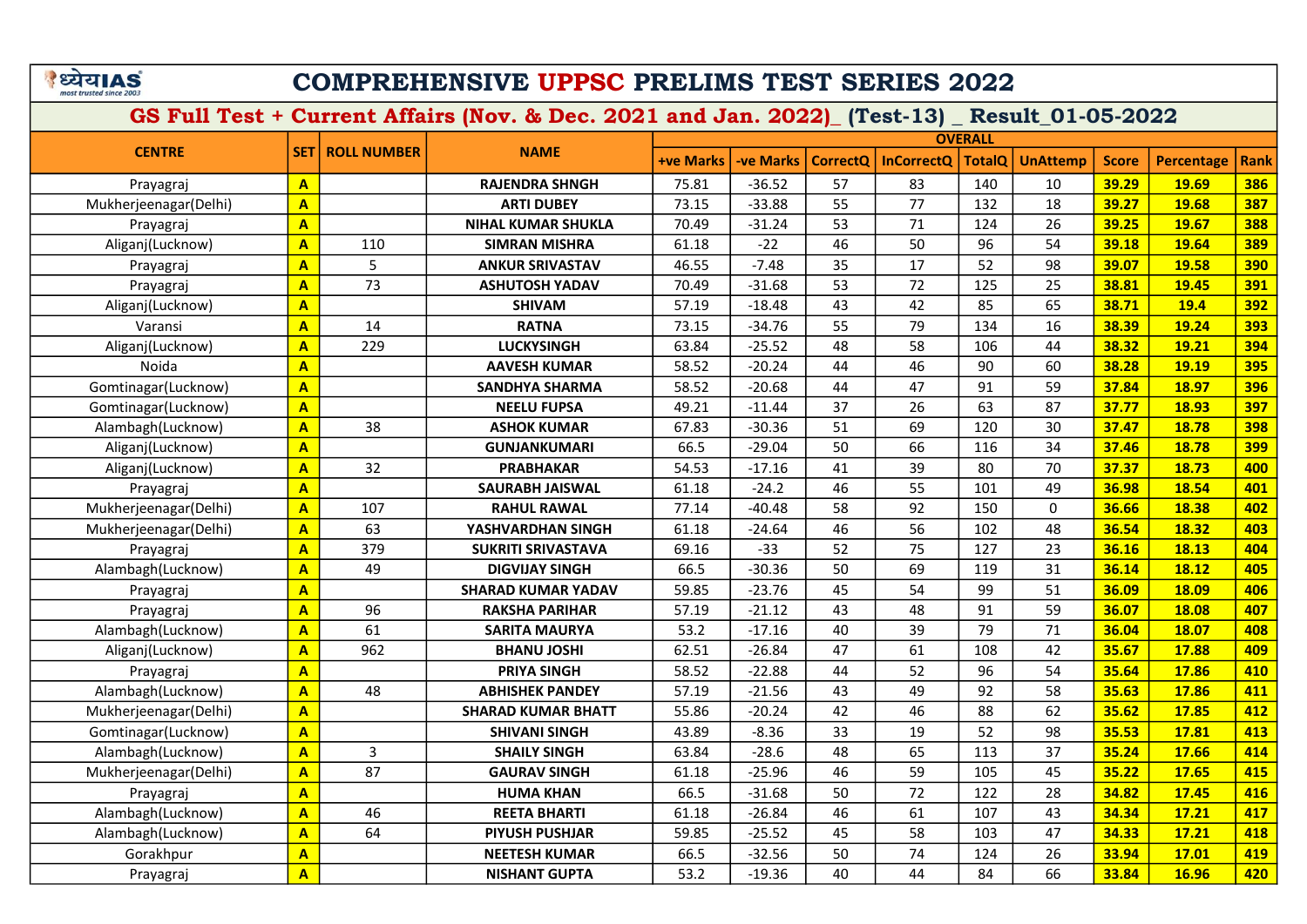# COMPREHENSIVE UPPSC PRELIMS TEST SERIES 2022

|                       |                         | <b>ROLL NUMBER</b> | <b>NAME</b>                   | <b>OVERALL</b>   |                  |                 |                   |               |                 |              |                   |             |  |
|-----------------------|-------------------------|--------------------|-------------------------------|------------------|------------------|-----------------|-------------------|---------------|-----------------|--------------|-------------------|-------------|--|
| <b>CENTRE</b>         | <b>SET</b>              |                    |                               | <b>+ve Marks</b> | <b>-ve Marks</b> | <b>CorrectO</b> | <b>InCorrectQ</b> | <b>TotalQ</b> | <b>UnAttemp</b> | <b>Score</b> | <b>Percentage</b> | <b>Rank</b> |  |
| Prayagraj             | $\mathbf{A}$            |                    | <b>ADARASH SINGH</b>          | 69.16            | $-35.64$         | 52              | 81                | 133           | 17              | 33.52        | 16.8              | 421         |  |
| Prayagraj             | $\overline{\mathbf{A}}$ |                    | <b>ANSHUL</b>                 | 66.5             | $-33.44$         | 50              | 76                | 126           | 24              | 33.06        | 16.57             | 422         |  |
| Prayagraj             | $\overline{\mathbf{A}}$ |                    | <b>AJAY KUMAR YADAV</b>       | 63.84            | $-30.8$          | 48              | 70                | 118           | 32              | 33.04        | 16.56             | 423         |  |
| Mukherjeenagar(Delhi) | $\overline{\mathbf{A}}$ |                    | <b>SATYENDRA</b>              | 57.19            | $-24.2$          | 43              | 55                | 98            | 52              | 32.99        | 16.54             | 424         |  |
| Prayagraj             | $\mathbf{A}$            |                    | <b>SHIVENDRA SINGH SENGAR</b> | 63.84            | $-31.24$         | 48              | 71                | 119           | 31              | 32.6         | 16.34             | 425         |  |
| Aliganj(Lucknow)      | $\overline{\mathbf{A}}$ |                    | <b>ALOK</b>                   | 63.84            | $-31.68$         | 48              | 72                | 120           | 30              | 32.16        | 16.12             | 426         |  |
| Kanpur                | $\overline{\mathbf{A}}$ |                    | <b>NARAYAN TRIPATHI</b>       | 67.83            | $-36.52$         | 51              | 83                | 134           | 16              | 31.31        | 15.69             | 427         |  |
| Prayagraj             | $\overline{\mathbf{A}}$ |                    | <b>DIVAKAR DUBEY</b>          | 55.86            | $-25.08$         | 42              | 57                | 99            | 51              | 30.78        | 15.43             | 428         |  |
| Prayagraj             | $\overline{A}$          |                    | <b>ASHISH SINGH</b>           | 55.86            | $-25.08$         | 42              | 57                | 99            | 51              | 30.78        | 15.43             | 429         |  |
| Aliganj(Lucknow)      | $\overline{A}$          |                    | <b>VIJAY</b>                  | 65.17            | $-34.76$         | 49              | 79                | 128           | 22              | 30.41        | 15.24             | 430         |  |
| Prayagraj             | $\overline{\mathbf{A}}$ | 346                | YOGESH MISHRA                 | 62.51            | $-32.12$         | 47              | 73                | 120           | 30              | 30.39        | 15.23             | 431         |  |
| Prayagraj             | $\overline{\mathbf{A}}$ |                    | <b>ALKESH SONKER</b>          | 59.85            | $-29.48$         | 45              | 67                | 112           | 38              | 30.37        | 15.22             | 432         |  |
| Alambagh(Lucknow)     | $\overline{A}$          | 18                 | <b>ARUN KUMAR</b>             | 54.53            | $-24.2$          | 41              | 55                | 96            | 54              | 30.33        | 15.2              | 433         |  |
| Aliganj(Lucknow)      | $\mathbf{A}$            | 593                | <b>DIVYA SRIVASTAV</b>        | 39.9             | $-9.68$          | 30              | 22                | 52            | 98              | 30.22        | 15.15             | 434         |  |
| Aliganj(Lucknow)      | $\overline{A}$          | 2200030            | <b>ABHISHEKSINGH</b>          | 71.82            | $-41.8$          | 54              | 95                | 149           | $\mathbf{1}$    | 30.02        | 15.05             | 435         |  |
| Aliganj(Lucknow)      | $\mathbf{A}$            | 1784               | <b>ANITA SINGH</b>            | 70.49            | $-40.48$         | 53              | 92                | 145           | 5               | 30.01        | 15.04             | 436         |  |
| Alambagh(Lucknow)     | $\overline{\mathbf{A}}$ | 10                 | <b>VAISHALI GUPTA</b>         | 59.85            | $-29.92$         | 45              | 68                | 113           | 37              | 29.93        | 15                | 437         |  |
| Sultanpur             | $\overline{\mathsf{A}}$ |                    | <b>RAM LAGAN GAUTAM</b>       | 54.53            | $-25.08$         | 41              | 57                | 98            | 52              | 29.45        | 14.76             | 438         |  |
| Prayagraj             | $\overline{A}$          | 337                | <b>PRIYAM RAI</b>             | 43.89            | $-14.52$         | 33              | 33                | 66            | 84              | 29.37        | 14.72             | 439         |  |
| Aliganj(Lucknow)      | A                       | 125                | <b>ARUN K PANDEY</b>          | 59.85            | $-30.8$          | 45              | 70                | 115           | 35              | 29.05        | 14.56             | 440         |  |
| Prayagraj             | $\overline{\mathbf{A}}$ |                    | <b>SAPNA</b>                  | 42.56            | $-13.64$         | 32              | 31                | 63            | 87              | 28.92        | 14.5              | 441         |  |
| Gomtinagar(Lucknow)   | A                       |                    | <b>SANDIP KUMAR</b>           | 62.51            | $-33.88$         | 47              | 77                | 124           | 26              | 28.63        | 14.35             | 442         |  |
| Aliganj(Lucknow)      | $\overline{\mathbf{A}}$ | 1811               | <b>SHWETA</b>                 | 57.19            | $-28.6$          | 43              | 65                | 108           | 42              | 28.59        | 14.33             | 443         |  |
| Prayagraj             | $\overline{\mathbf{A}}$ | 364                | <b>ABHISHEKGAUN</b>           | 46.55            | $-18.04$         | 35              | 41                | 76            | 74              | 28.51        | 14.29             | 444         |  |
| Prayagraj             | $\overline{\mathsf{A}}$ |                    | <b>SHWETA SINGH</b>           | 41.23            | $-12.76$         | 31              | 29                | 60            | 90              | 28.47        | 14.27             | 445         |  |
| Prayagraj             | $\overline{\mathbf{A}}$ |                    | YOGENDRA YADAV                | 62.51            | $-34.32$         | 47              | 78                | 125           | 25              | 28.19        | 14.13             | 446         |  |
| Gomtinagar(Lucknow)   | $\overline{\mathbf{A}}$ |                    | <b>BHANU PRATAP SINGH</b>     | 61.18            | $-33$            | 46              | 75                | 121           | 29              | 28.18        | 14.13             | 447         |  |
| Alambagh(Lucknow)     | $\overline{\mathbf{A}}$ | 17                 | <b>PRABHAT KUMAR</b>          | 55.86            | $-27.72$         | 42              | 63                | 105           | 45              | 28.14        | 14.11             | 448         |  |
| Gomtinagar(Lucknow)   | $\overline{\mathbf{A}}$ |                    | <b>RAHUL SINGH</b>            | 46.55            | $-18.48$         | 35              | 42                | 77            | 73              | 28.07        | 14.07             | 449         |  |
| Aliganj(Lucknow)      | $\overline{\mathbf{A}}$ | 220007             | <b>NIVEDITA SINGH</b>         | 38.57            | $-10.56$         | 29              | 24                | 53            | 97              | 28.01        | 14.04             | 450         |  |
| Alambagh(Lucknow)     | $\overline{\mathbf{A}}$ | 20                 | <b>AVINASH KUMAR</b>          | 35.91            | $-7.92$          | 27              | 18                | 45            | 105             | 27.99        | 14.03             | 451         |  |
| Prayagraj             | $\mathbf{A}$            |                    | <b>NAVEEN</b>                 | 59.85            | $-32.12$         | 45              | 73                | 118           | 32              | 27.73        | 13.9              | 452         |  |
| Aliganj(Lucknow)      | $\overline{\mathbf{A}}$ | 213                | <b>KHUSHBOO</b>               | 49.21            | $-21.56$         | 37              | 49                | 86            | 64              | 27.65        | 13.86             | 453         |  |
| Mukherjeenagar(Delhi) | $\overline{\mathbf{A}}$ |                    | <b>ARTI GOLA</b>              | 61.18            | $-33.88$         | 46              | 77                | 123           | 27              | 27.3         | 13.68             | 454         |  |
| Prayagraj             | $\overline{\mathsf{A}}$ |                    | <b>VARSHA TRIPATHI</b>        | 50.54            | $-23.32$         | 38              | 53                | 91            | 59              | 27.22        | 13.64             | 455         |  |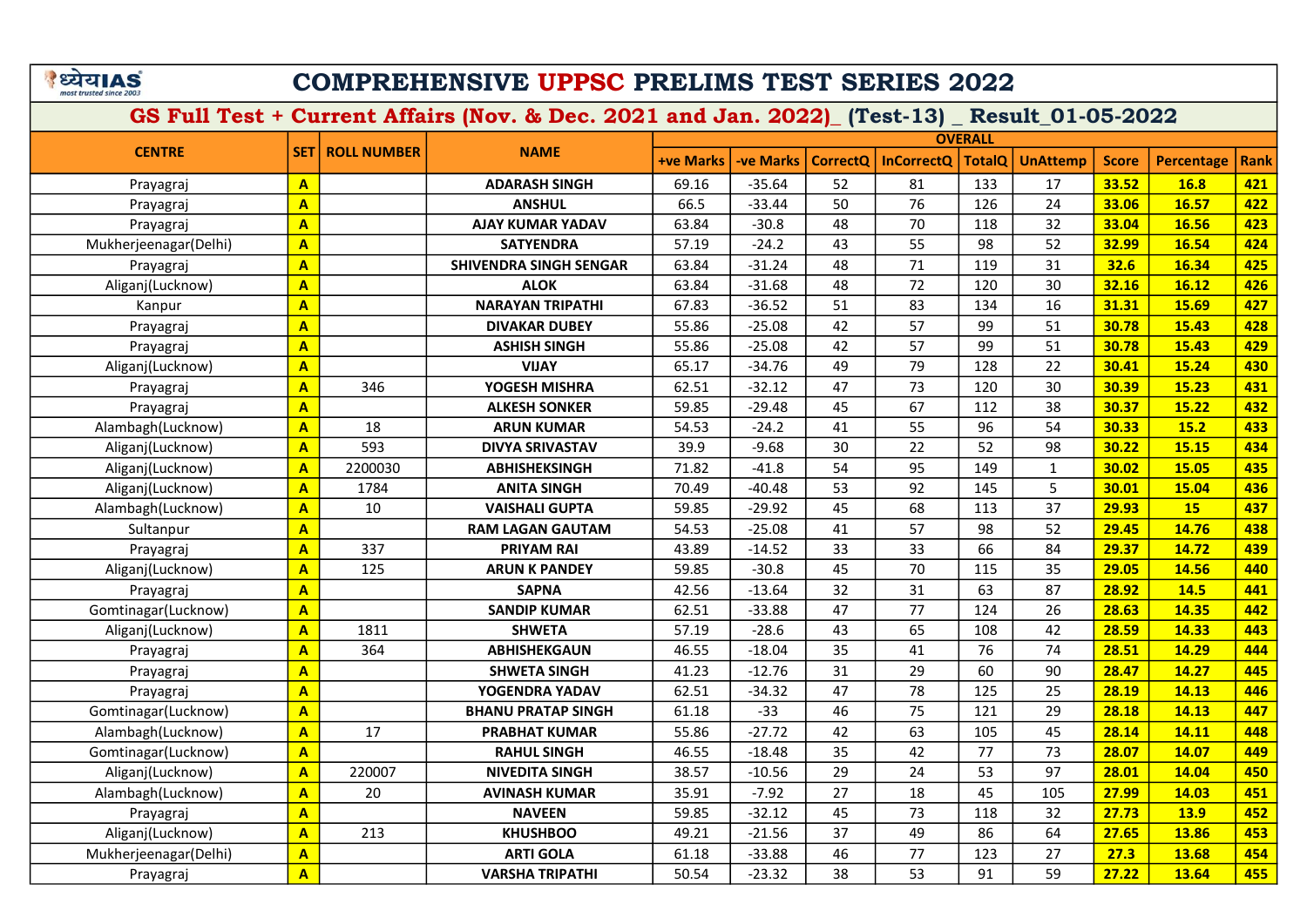# COMPREHENSIVE UPPSC PRELIMS TEST SERIES 2022

|                       |                         | <b>ROLL NUMBER</b> | <b>NAME</b>                | <b>OVERALL</b>   |                  |                 |                   |               |                 |              |                   |             |  |
|-----------------------|-------------------------|--------------------|----------------------------|------------------|------------------|-----------------|-------------------|---------------|-----------------|--------------|-------------------|-------------|--|
| <b>CENTRE</b>         | <b>SET</b>              |                    |                            | <b>+ve Marks</b> | <b>-ve Marks</b> | <b>CorrectQ</b> | <b>InCorrectQ</b> | <b>TotalQ</b> | <b>UnAttemp</b> | <b>Score</b> | <b>Percentage</b> | <b>Rank</b> |  |
| Aliganj(Lucknow)      | $\mathbf{A}$            | 63                 | <b>RUCHIKA RAI</b>         | 49.21            | $-22$            | 37              | 50                | 87            | 63              | 27.21        | 13.64             | 456         |  |
| Varansi               | $\overline{\mathbf{A}}$ | 11                 | <b>ABHIJEET RAJAN</b>      | 41.23            | $-14.08$         | 31              | 32                | 63            | 87              | 27.15        | 13.61             | 457         |  |
| Aliganj(Lucknow)      | $\overline{\mathbf{A}}$ |                    | <b>SHWETA</b>              | 58.52            | $-31.68$         | 44              | 72                | 116           | 34              | 26.84        | 13.45             | 458         |  |
| Prayagraj             | $\mathbf{A}$            |                    | <b>VIKAS KUMAR TIWARI</b>  | 55.86            | $-29.04$         | 42              | 66                | 108           | 42              | 26.82        | 13.44             | 459         |  |
| Aliganj(Lucknow)      | $\overline{\mathbf{A}}$ |                    | <b>PRAGYAKATIYAR</b>       | 51.87            | $-25.08$         | 39              | 57                | 96            | 54              | 26.79        | 13.43             | 460         |  |
| Prayagraj             | $\overline{\mathbf{A}}$ |                    | <b>SHEKH SHAZIYA</b>       | 46.55            | $-19.8$          | 35              | 45                | 80            | 70              | 26.75        | 13.41             | 461         |  |
| Gomtinagar(Lucknow)   | $\overline{\mathbf{A}}$ |                    | <b>ARPIT KUMAR</b>         | 39.9             | $-14.08$         | 30              | 32                | 62            | 88              | 25.82        | 12.94             | 462         |  |
| Prayagraj             | $\mathbf{A}$            |                    | <b>PRIYA SINGH</b>         | 43.89            | $-18.48$         | 33              | 42                | 75            | 75              | 25.41        | 12.74             | 463         |  |
| Alambagh(Lucknow)     | $\overline{\mathbf{A}}$ | 63                 | <b>SAPNA RAWAT</b>         | 31.92            | $-7.04$          | 24              | 16                | 40            | 110             | 24.88        | 12.47             | 464         |  |
| Gomtinagar(Lucknow)   | $\overline{\mathbf{A}}$ |                    | <b>PRABHAKUMARI</b>        | 61.18            | $-36.52$         | 46              | 83                | 129           | 21              | 24.66        | 12.36             | 465         |  |
| Prayagraj             | $\overline{A}$          |                    | <b>RAHUL KUMAR VIND</b>    | 53.2             | $-28.6$          | 40              | 65                | 105           | 45              | 24.6         | 12.33             | 466         |  |
| Alambagh(Lucknow)     | $\overline{\mathbf{A}}$ | 32                 | <b>MUKUND MOHAN TIWARI</b> | 42.56            | $-18.04$         | 32              | 41                | 73            | 77              | 24.52        | 12.29             | 467         |  |
| Alambagh(Lucknow)     | $\overline{\mathbf{A}}$ | $\overline{2}$     | <b>REETU YADAV</b>         | 58.52            | $-34.32$         | 44              | 78                | 122           | 28              | 24.2         | 12.13             | 468         |  |
| Prayagraj             | $\overline{\mathbf{A}}$ |                    | <b>PRASOON KUMAR SINGH</b> | 35.91            | $-11.88$         | 27              | 27                | 54            | 96              | 24.03        | 12.05             | 469         |  |
| Aliganj(Lucknow)      | $\overline{\mathbf{A}}$ |                    | <b>SONU YADAV</b>          | 49.21            | $-25.52$         | 37              | 58                | 95            | 55              | 23.69        | 11.87             | 470         |  |
| Aliganj(Lucknow)      | $\overline{\mathbf{A}}$ |                    | <b>PRIYA</b>               | 46.55            | $-22.88$         | 35              | 52                | 87            | 63              | 23.67        | 11.86             | 471         |  |
| Prayagraj             | $\mathbf{A}$            |                    | <b>RAHUL GAUTAM</b>        | 34.58            | $-11.44$         | 26              | 26                | 52            | 98              | 23.14        | 11.6              | 472         |  |
| Aliganj(Lucknow)      | $\overline{\mathbf{A}}$ |                    | <b>AADITYA SINGH</b>       | 30.59            | $-7.48$          | 23              | 17                | 40            | 110             | 23.11        | 11.58             | 473         |  |
| Prayagraj             | $\overline{\mathbf{A}}$ | 37                 | <b>MOHIT K</b>             | 55.86            | $-33.44$         | 42              | 76                | 118           | 32              | 22.42        | 11.24             | 474         |  |
| Aliganj(Lucknow)      | $\mathbf{A}$            |                    | <b>KHUSHBU SINGH</b>       | 59.85            | $-37.84$         | 45              | 86                | 131           | 19              | 22.01        | 11.03             | 475         |  |
| Alambagh(Lucknow)     | $\overline{A}$          | 33                 | <b>SWATI YADAV</b>         | 55.86            | $-33.88$         | 42              | 77                | 119           | 31              | 21.98        | 11.02             | 476         |  |
| Aliganj(Lucknow)      | $\overline{\mathbf{A}}$ |                    | SAMEEKSHA PANDEY           | 54.53            | $-32.56$         | 41              | 74                | 115           | 35              | 21.97        | 11.01             | 477         |  |
| Mukherjeenagar(Delhi) | $\mathbf{A}$            |                    | <b>RIYA MALIK</b>          | 41.23            | $-19.36$         | 31              | 44                | 75            | 75              | 21.87        | 10.96             | 478         |  |
| Aliganj(Lucknow)      | $\overline{\mathbf{A}}$ | 650                | <b>SATWIK OJHA</b>         | 35.91            | $-14.52$         | 27              | 33                | 60            | 90              | 21.39        | 10.72             | 479         |  |
| Sultanpur             | $\overline{\mathbf{A}}$ | 332                | <b>NISTHA VERMA</b>        | 55.86            | $-34.76$         | 42              | 79                | 121           | 29              | 21.1         | 10.58             | 480         |  |
| Varansi               | $\overline{\mathbf{A}}$ | 6                  | <b>PRATIBHA SINGH</b>      | 49.21            | $-28.6$          | 37              | 65                | 102           | 48              | 20.61        | 10.33             | 481         |  |
| Aliganj(Lucknow)      | $\overline{\mathbf{A}}$ |                    | <b>NEELAM YADAV</b>        | 45.22            | $-24.64$         | 34              | 56                | 90            | 60              | 20.58        | 10.32             | 482         |  |
| Aliganj(Lucknow)      | $\overline{\mathbf{A}}$ | 61                 | <b>ANUJ YADAV</b>          | 31.92            | $-11.44$         | 24              | 26                | 50            | 100             | 20.48        | 10.27             | 483         |  |
| Aliganj(Lucknow)      | $\overline{\mathbf{A}}$ | 608                | <b>DIPU KUMAR</b>          | 46.55            | $-26.84$         | 35              | 61                | 96            | 54              | 19.71        | 9.88              | 484         |  |
| Prayagraj             | $\overline{\mathbf{A}}$ |                    | <b>RAHMAN KHAN</b>         | 53.2             | $-34.76$         | 40              | 79                | 119           | 31              | 18.44        | 9.24              | 485         |  |
| Aliganj(Lucknow)      | $\overline{\mathbf{A}}$ |                    | <b>ANKIT RAJ</b>           | 49.21            | $-30.8$          | 37              | 70                | 107           | 43              | 18.41        | 9.23              | 486         |  |
| Prayagraj             | $\mathbf{A}$            | 398                | <b>NIDHI MISHRA</b>        | 46.55            | $-28.16$         | 35              | 64                | 99            | 51              | 18.39        | 9.22              | 487         |  |
| Alambagh(Lucknow)     | $\overline{\mathbf{A}}$ | 47                 | <b>PAVAN KUMAR</b>         | 38.57            | $-21.12$         | 29              | 48                | 77            | 73              | 17.45        | 8.75              | 488         |  |
| Laxminagar(Delhi)     | $\mathbf{A}$            |                    | <b>SHIVANI JHA</b>         | 46.55            | $-29.48$         | 35              | 67                | 102           | 48              | 17.07        | 8.56              | 489         |  |
| Aliganj(Lucknow)      | $\overline{\mathsf{A}}$ |                    | <b>ANUSHTHA GUPTA</b>      | 43.89            | $-26.84$         | 33              | 61                | 94            | 56              | 17.05        | 8.55              | 490         |  |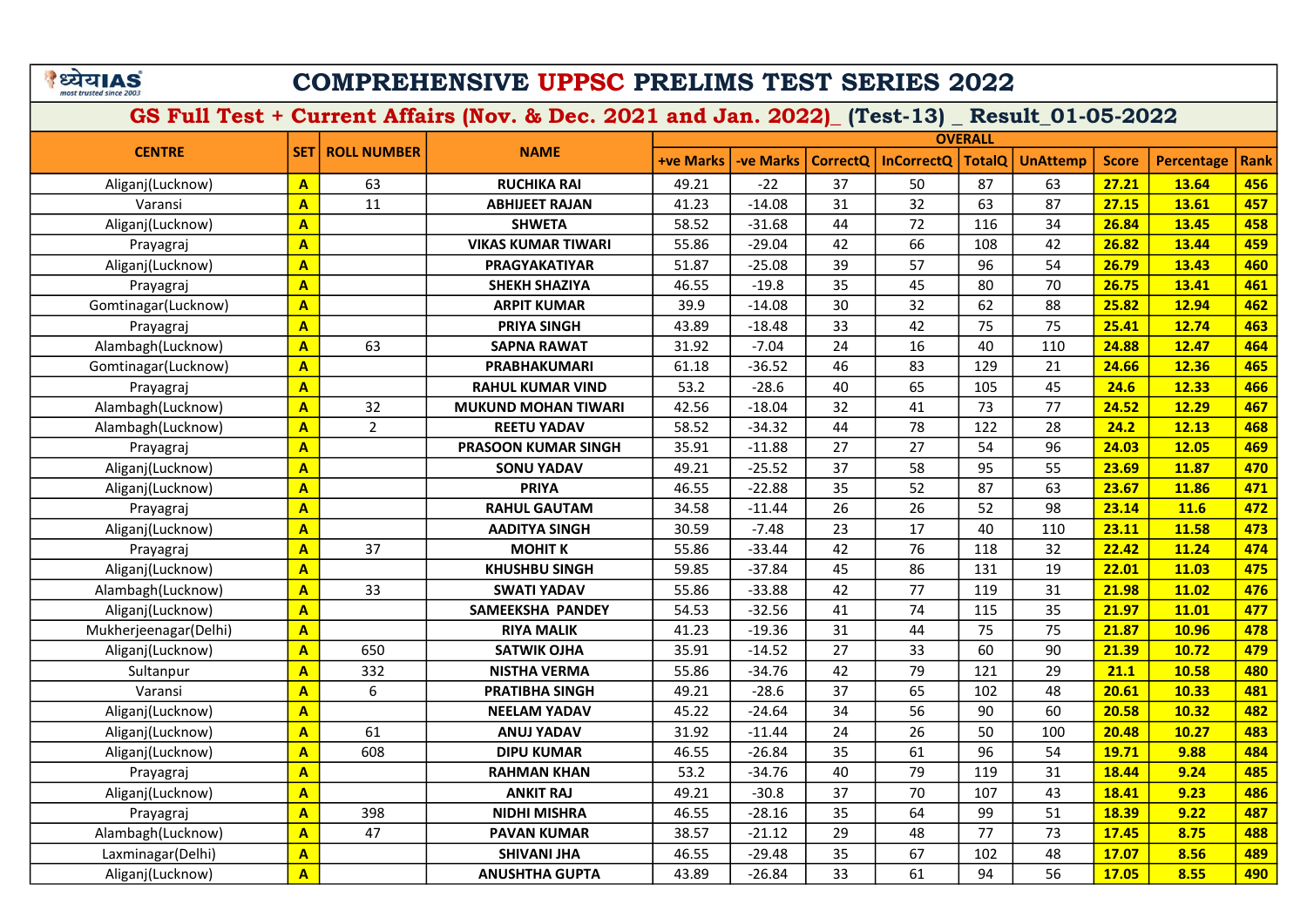# COMPREHENSIVE UPPSC PRELIMS TEST SERIES 2022

|                       |                         | <b>ROLL NUMBER</b> | <b>NAME</b>                 | <b>OVERALL</b>   |                  |                 |                   |               |                 |              |                   |             |  |
|-----------------------|-------------------------|--------------------|-----------------------------|------------------|------------------|-----------------|-------------------|---------------|-----------------|--------------|-------------------|-------------|--|
| <b>CENTRE</b>         | <b>SET</b>              |                    |                             | <b>+ve Marks</b> | <b>-ve Marks</b> | <b>CorrectO</b> | <b>InCorrectQ</b> | <b>TotalQ</b> | <b>UnAttemp</b> | <b>Score</b> | <b>Percentage</b> | <b>Rank</b> |  |
| Aliganj(Lucknow)      | $\mathbf{A}$            | 230                | <b>NIVEDITA TRIPATHI</b>    | 42.56            | $-25.52$         | 32              | 58                | 90            | 60              | 17.04        | 8.54              | 491         |  |
| Aliganj(Lucknow)      | $\mathbf{A}$            |                    | <b>GARIMA</b>               | 59.85            | $-43.12$         | 45              | 98                | 143           | $\overline{7}$  | 16.73        | 8.39              | 492         |  |
| Aliganj(Lucknow)      | $\overline{\mathbf{A}}$ |                    | <b>SNEHA TIWARI</b>         | 43.89            | $-27.28$         | 33              | 62                | 95            | 55              | 16.61        | 8.33              | 493         |  |
| Mukherjeenagar(Delhi) | $\mathbf{A}$            |                    | <b>NAINA</b>                | 47.88            | $-31.68$         | 36              | 72                | 108           | 42              | 16.2         | 8.12              | 494         |  |
| Prayagraj             | $\overline{\mathbf{A}}$ |                    | <b>KRISHNA KUMAR</b>        | 49.21            | $-33.44$         | 37              | 76                | 113           | 37              | 15.77        | 7.9               | 495         |  |
| Prayagraj             | $\overline{\mathbf{A}}$ |                    | <b>VIVEK YADAV</b>          | 46.55            | $-30.8$          | 35              | 70                | 105           | 45              | 15.75        | 7.89              | 496         |  |
| Prayagraj             | $\overline{\mathbf{A}}$ | 76                 | <b>PRIYANSHU YADAV</b>      | 47.88            | $-33$            | 36              | 75                | 111           | 39              | 14.88        | 7.46              | 497         |  |
| Aliganj(Lucknow)      | $\mathbf{A}$            | 649                | <b>RITYESH</b>              | 43.89            | $-29.04$         | 33              | 66                | 99            | 51              | 14.85        | 7.44              | 498         |  |
| Mukherjeenagar(Delhi) | $\overline{\mathbf{A}}$ | 69                 | <b>RAGHURAJ</b>             | 39.9             | $-25.08$         | 30              | 57                | 87            | 63              | 14.82        | 7.43              | 499         |  |
| Aliganj(Lucknow)      | $\overline{\mathbf{A}}$ |                    | SHIPRA SRIVASTAVA           | 30.59            | $-15.84$         | 23              | 36                | 59            | 91              | 14.75        | 7.39              | 500         |  |
| Aliganj(Lucknow)      | $\overline{A}$          |                    | <b>ANKIT SINGH</b>          | 47.88            | $-33.44$         | 36              | 76                | 112           | 38              | 14.44        | 7.24              | 501         |  |
| Gomtinagar(Lucknow)   | $\overline{\mathbf{A}}$ |                    | <b>RAJNIYADAV</b>           | 39.9             | $-25.96$         | 30              | 59                | 89            | 61              | 13.94        | 6.99              | 502         |  |
| Aliganj(Lucknow)      | $\overline{\mathbf{A}}$ |                    | <b>KRITIKATRIPATHI</b>      | 59.85            | $-46.2$          | 45              | 105               | 150           | 0               | 13.65        | 6.84              | 503         |  |
| Sultanpur             | $\overline{\mathbf{A}}$ | 295                | <b>JITEND KUMAR</b>         | 35.91            | $-22.44$         | 27              | 51                | 78            | 72              | 13.47        | 6.75              | 504         |  |
| Aliganj(Lucknow)      | $\mathbf{A}$            | 1960               | <b>RICHA VERMA</b>          | 29.26            | $-15.84$         | 22              | 36                | 58            | 92              | 13.42        | 6.73              | 505         |  |
| Aliganj(Lucknow)      | $\mathbf{A}$            | 196                | <b>REKU</b>                 | 34.58            | $-21.56$         | 26              | 49                | 75            | 75              | 13.02        | 6.53              | 506         |  |
| Sultanpur             | $\overline{A}$          | 337                | <b>KRISHNA SHUKLA</b>       | 37.24            | $-24.64$         | 28              | 56                | 84            | 66              | 12.6         | 6.32              | 507         |  |
| Prayagraj             | $\overline{\mathbf{A}}$ |                    | <b>JAGRITI VERMA</b>        | 34.58            | $-22.44$         | 26              | 51                | 77            | 73              | 12.14        | 6.09              | 508         |  |
| Aliganj(Lucknow)      | $\mathbf{A}$            |                    | <b>BALRAM TRIPATHI</b>      | 39.9             | $-28.16$         | 30              | 64                | 94            | 56              | 11.74        | 5.88              | 509         |  |
| Aliganj(Lucknow)      | $\overline{A}$          | 1874               | <b>SHREYA PANDEY</b>        | 30.59            | $-18.92$         | 23              | 43                | 66            | 84              | 11.67        | 5.85              | 510         |  |
| Prayagraj             | $\overline{A}$          | 70                 | <b>SHAILENDRA KUMAR</b>     | 31.92            | $-20.68$         | 24              | 47                | 71            | 79              | 11.24        | 5.63              | 511         |  |
| Gomtinagar(Lucknow)   | $\overline{\mathbf{A}}$ |                    | <b>SANTOSH KUMAR SINGH</b>  | 18.62            | $-7.48$          | 14              | 17                | 31            | 119             | 11.14        | 5.58              | 512         |  |
| Prayagraj             | $\mathbf{A}$            |                    | <b>RISHI PRAKASH</b>        | 45.22            | $-34.32$         | 34              | 78                | 112           | 38              | <b>10.9</b>  | 5.46              | 513         |  |
| Prayagraj             | $\overline{\mathbf{A}}$ |                    | PRATIBHA KUSHWAHA           | 41.23            | $-30.36$         | 31              | 69                | 100           | 50              | 10.87        | 5.45              | 514         |  |
| Prayagraj             | $\overline{\mathbf{A}}$ |                    | <b>CHANDRASEN BIND</b>      | 38.57            | $-27.72$         | 29              | 63                | 92            | 58              | 10.85        | 5.44              | 515         |  |
| Prayagraj             | $\overline{\mathbf{A}}$ |                    | <b>KHUSHBOO MISHRA</b>      | 45.22            | $-35.64$         | 34              | 81                | 115           | 35              | 9.58         | 4.8               | 516         |  |
| Prayagraj             | $\overline{\mathbf{A}}$ |                    | <b>POOJA KUMARI</b>         | 35.91            | $-26.4$          | 27              | 60                | 87            | 63              | 9.51         | 4.77              | 517         |  |
| Mukherjeenagar(Delhi) | $\overline{\mathbf{A}}$ | 394                | <b>VISHAL CHAKRAVARTI</b>   | 34.58            | $-25.52$         | 26              | 58                | 84            | 66              | 9.06         | 4.54              | 518         |  |
| Alambagh(Lucknow)     | $\overline{\mathbf{A}}$ | 19                 | <b>ANAND KUMAR</b>          | 34.58            | $-25.96$         | 26              | 59                | 85            | 65              | 8.62         | 4.32              | 519         |  |
| Aliganj(Lucknow)      | $\mathbf{A}$            | 691                | <b>RAJESH KUMAR SINGH</b>   | 31.92            | $-24.2$          | 24              | 55                | 79            | 71              | 7.72         | 3.87              | 520         |  |
| Gomtinagar(Lucknow)   | $\overline{\mathbf{A}}$ |                    | <b>AMRENDRA KUMAR YADAV</b> | 10.64            | $-3.52$          | 8               | 8                 | 16            | 134             | 7.12         | 3.57              | 521         |  |
| Varansi               | $\mathbf{A}$            | 10                 | <b>POOJA PANDEY</b>         | 30.59            | $-23.76$         | 23              | 54                | 77            | 73              | 6.83         | 3.42              | 522         |  |
| Sultanpur             | $\overline{\mathbf{A}}$ | 333                | <b>RAVINDRA KUMAR YADAV</b> | 49.21            | $-42.68$         | 37              | 97                | 134           | 16              | 6.53         | 3.27              | 523         |  |
| Prayagraj             | $\mathbf{A}$            |                    | <b>SIKHA GUPTA</b>          | 29.26            | $-23.76$         | 22              | 54                | 76            | 74              | 5.5          | 2.76              | 524         |  |
| Aliganj(Lucknow)      | $\overline{\mathbf{A}}$ |                    | <b>ANURAG KASHYAP</b>       | 39.9             | $-34.76$         | 30              | 79                | 109           | 41              | 5.14         | 2.58              | 525         |  |